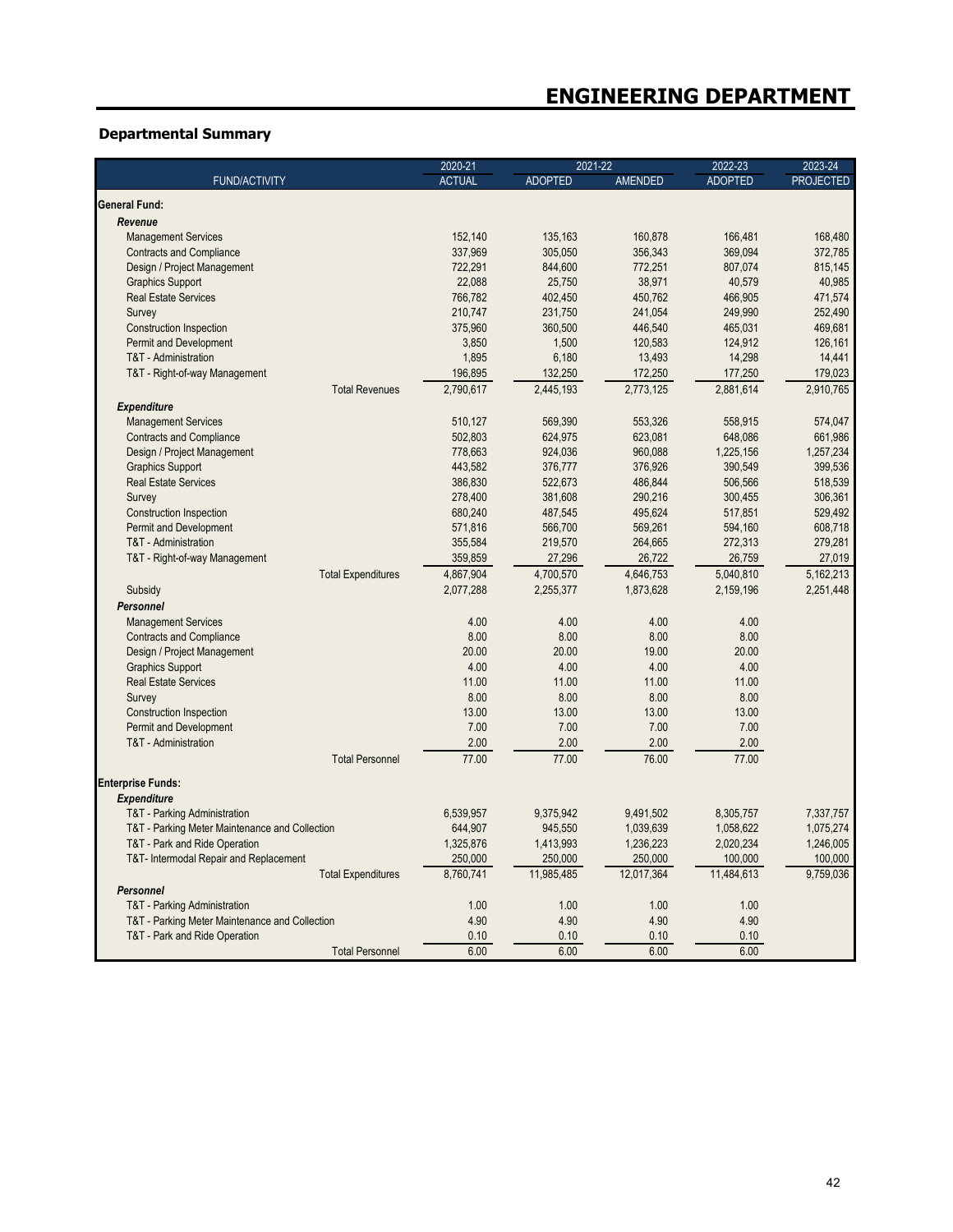|                                           | 2020-21       | 2021-22        |                | 2022-23        | 2023-24          |
|-------------------------------------------|---------------|----------------|----------------|----------------|------------------|
| <b>FUND/ACTIVITY</b>                      | <b>ACTUAL</b> | <b>ADOPTED</b> | <b>AMENDED</b> | <b>ADOPTED</b> | <b>PROJECTED</b> |
| <b>Special Revenue Funds:</b>             |               |                |                |                |                  |
| <b>Expenditure</b>                        |               |                |                |                |                  |
| T&T - Street Lighting                     | 2,796,145     | 2,855,000      | 2,855,000      | 2,855,000      | 2,940,650        |
| T&T - Signal Installation and Maintenance | 1,147,415     | 1,318,309      | 1,292,864      | 1,344,432      | 1,377,457        |
| T&T - Sign, Painting, Signal and Lighting | 1,248,798     | 1,251,015      | 1,273,229      | 1,831,879      | 1,863,520        |
| T&T - Traffic Engineering                 | 920,057       | 891,969        | 951,199        | 1,131,360      | 1,157,607        |
| Special Revenue Funds - Not Road Use Tax  | 1,366,017     | 64,400         | 149,383        | 62,700         | 64,427           |
| <b>Total Expenditures</b>                 | 7,478,432     | 6,380,693      | 6,521,675      | 7,225,371      | 7,403,661        |
| <b>Personnel</b>                          |               |                |                |                |                  |
| T&T - Signal Installation and Maintenance | 8.00          | 8.00           | 8.00           | 8.00           |                  |
| T&T - Sign, Painting, Signal and Lighting | 8.00          | 8.00           | 8.00           | 8.00           |                  |
| T&T - Traffic Engineering                 | 7.00          | 7.00           | 9.00           | 9.00           |                  |
| <b>Total Personnel</b>                    | 23.00         | 23.00          | 25.00          | 25.00          |                  |
| <b>Reserved General Funds:</b>            |               |                |                |                |                  |
| <b>Expenditure</b>                        |               |                |                |                |                  |
| <b>Reserved General Funds</b>             | 145,000       | 145,000        | 350,000        | 127,000        | 127,000          |
| <b>Total Expenditures</b>                 | 145,000       | 145,000        | 350,000        | 127,000        | 127,000          |
| <b>Expenditure Total</b>                  | 21,252,077    | 23,211,748     | 23,535,792     | 23,877,794     | 22,451,910       |
| <b>Personnel Total</b>                    | 106.00        | 106.00         | 107.00         | 108.00         |                  |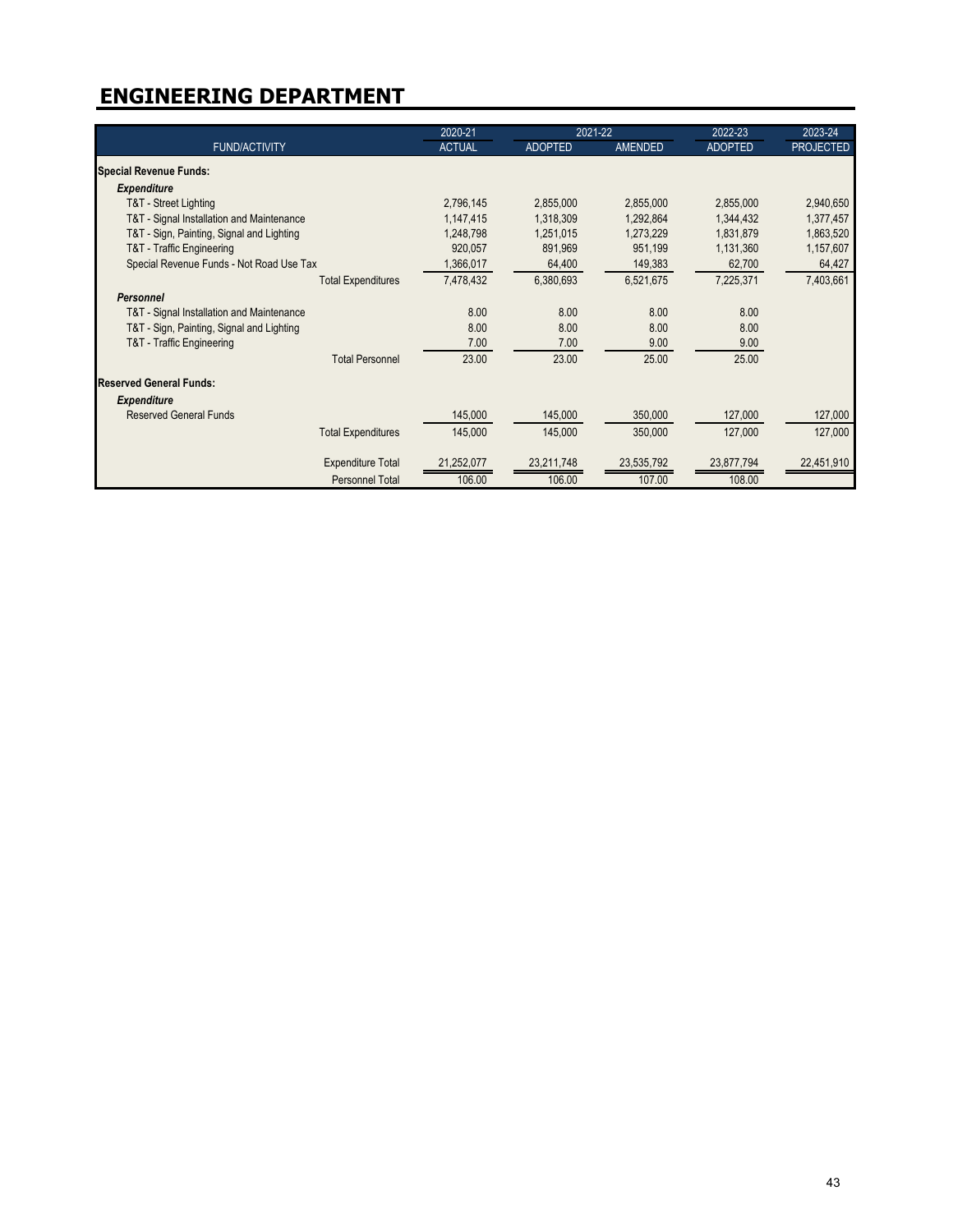## **Management Services G001 EG001070 General Fund**

#### *Description:*

The Mission of the City's Engineering Department is to construct public infrastructure and maintain traffic control systems essential to the safety, health, mobility, and quality of life for citizens, business, and guests of Des Moines. The Engineering Department consists of three divisions: Contracts and Real Estate, Design and Construction, and Traffic and Transportation. Management Services provides the management, leadership, oversight, and staff level administrative support services for the department.

#### *Revenue Detail:*

|                                       | 2020-21       | 2021-22        |                | 2022-23        |
|---------------------------------------|---------------|----------------|----------------|----------------|
| <b>MAJOR OBJECT</b>                   | <b>ACTUAL</b> | <b>ADOPTED</b> | <b>AMENDED</b> | <b>ADOPTED</b> |
| Licenses and Permits                  | 6.240         | 10,000         | 10.000         | 12,000         |
| <b>Charges for Services/User Fees</b> | 98.252        | 76.800         | 85.163         | 87.780         |
| <b>Other</b>                          | 47.648        | 48,363         | 65,715         | 66.701         |
| Total Revenues                        | 152,140       | 135.163        | 160.878        | 166.481        |

#### *Expenditure Detail:*

|                             | 2020-21       | 2021-22        |                |                | 2022-23 |
|-----------------------------|---------------|----------------|----------------|----------------|---------|
| <b>MAJOR OBJECT</b>         | <b>ACTUAL</b> | <b>ADOPTED</b> | <b>AMENDED</b> | <b>ADOPTED</b> |         |
| <b>Personal Services</b>    | 476.768       | 533.640        | 517.702        | 523,291        |         |
| <b>Contractual Services</b> | 25,564        | 23,900         | 22,774         | 22,774         |         |
| Commodities                 | 7.795         | 10,850         | 11,850         | 11,850         |         |
| <b>Capital Outlays</b>      | ---           | 1,000          | 1,000          | 1.000          |         |
| <b>Total Expenditures</b>   | 510,127       | 569.390        | 553.326        | 558.915        |         |
|                             |               |                |                |                |         |
| Subsidy                     | 357.986       | 434.227        | 392,448        | 392.434        |         |

#### *Personnel Detail:*

| PERMANENT FULL-TIME POSITIONS                  | 2020-21       | $2021 - 22$    |         | 2022-23           |
|------------------------------------------------|---------------|----------------|---------|-------------------|
| <b>JOB CLASSIFICATION TITLE</b>                | <b>ACTUAL</b> | <b>ADOPTED</b> | AMENDED | <b>ADOPTED</b>    |
| City Engineer                                  | 1.00          | 1.00           | 1.00    | 1.00 <sub>1</sub> |
| Deputy City Engineer - Design & Construction   | 1.00          | 1.00           | 1.00    | 1.00              |
| Deputy City Engineer - Administrative Services | 1.00          | 1.00           | 1.00    | 1.00              |
| <b>Executive Administrative Assistant</b>      | 1.00          | 1.00           | 1.00    | 1.00              |
| <b>Total Full-time Permanent Employees</b>     | 4.00          | 4.00           | 4.00    | 4.00              |

The Personal Services budget in this division is approximately 75% of the total cost with the other 25% being direct charges to various Capital Improvement projects.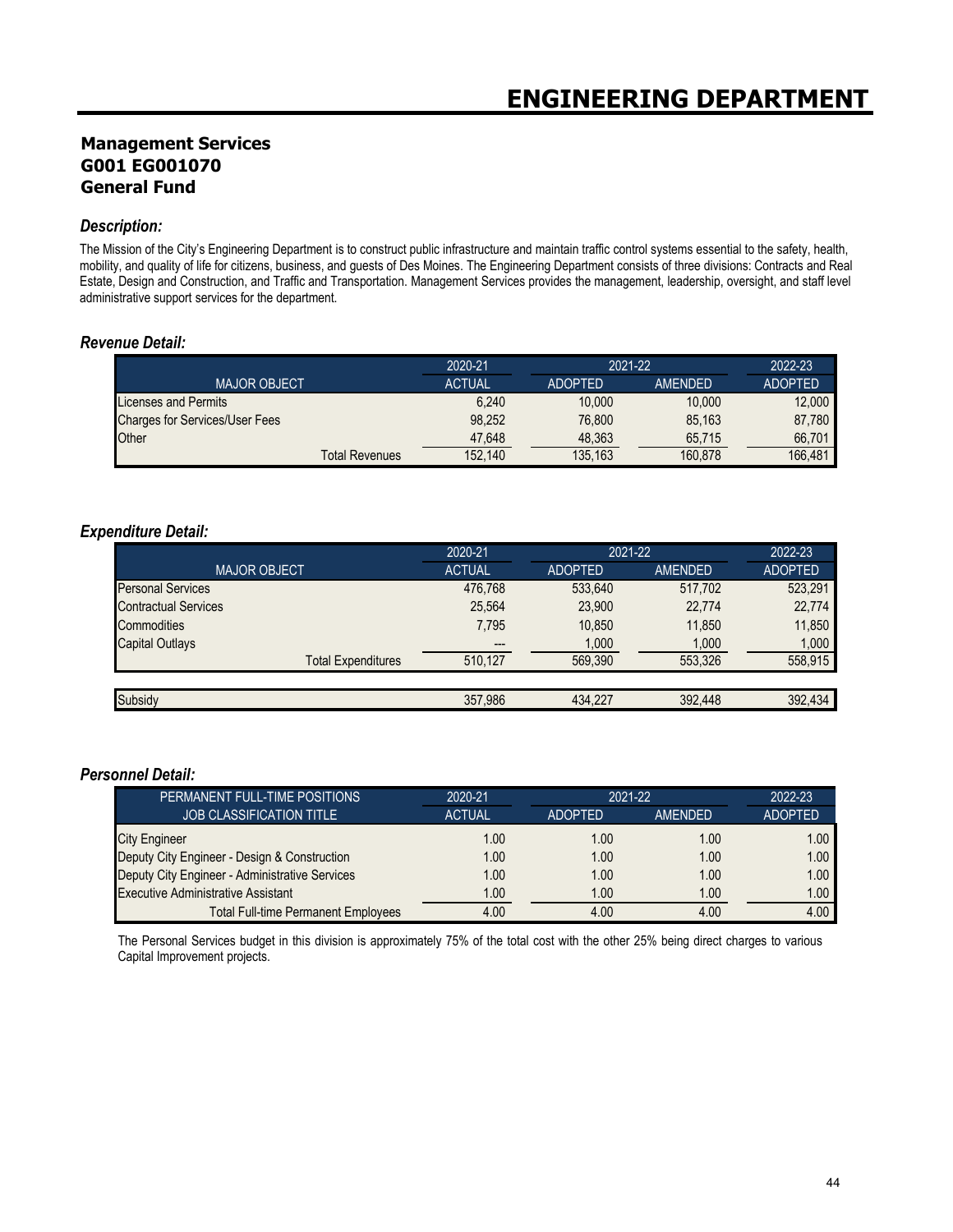### **Contracts and Compliance G001 EG001071 General Fund**

#### *Description:*

The Contracts and Compliance Section within the Contracts and Real Estate Division provides: (1) contract administration on public improvement projects including proposals, bid documents, grant compliance and reimbursement, contractor payments, insurance, Davis Bacon compliance, and project records; (2) processing of assessments against property owners who receive benefit from construction of public improvements or nuisance abatement, or who fail to pay fees for City services; (3) assistance to low-income property owners by providing special assessment subsidy services; (4) contracting for demolition of condemned structures or structures which are in conflict with capital improvement construction projects; and (5) support for property management activities.

#### *Revenue Detail:*

|                                       | 2020-21       | 2021-22        |         | 2022-23        |
|---------------------------------------|---------------|----------------|---------|----------------|
| <b>MAJOR OBJECT</b>                   | <b>ACTUAL</b> | <b>ADOPTED</b> | AMFNDFD | <b>ADOPTED</b> |
| <b>Charges for Services/User Fees</b> | 109.240       | 87.550         | 131.343 | 137.094        |
| Other                                 | 228,728       | 217.500        | 225,000 | 232,000        |
| <b>Total Revenues</b>                 | 337.969       | 305.050        | 356,343 | 369.094        |

#### *Expenditure Detail:*

|                             | 2020-21       | 2021-22        |                | 2022-23        |
|-----------------------------|---------------|----------------|----------------|----------------|
| <b>MAJOR OBJECT</b>         | <b>ACTUAL</b> | <b>ADOPTED</b> | <b>AMENDED</b> | <b>ADOPTED</b> |
| <b>Personal Services</b>    | 465,736       | 530.736        | 523.541        | 548.547        |
| <b>Contractual Services</b> | 25,067        | 80,739         | 66.040         | 81,039         |
| Commodities                 | 1.949         | 3.500          | 2,500          | 3.500          |
| <b>Capital Outlays</b>      | 10,051        | 10,000         | 31,000         | 15,000         |
| <b>Total Expenditures</b>   | 502.803       | 624.975        | 623.081        | 648.086        |
|                             |               |                |                |                |
| Subsidy                     | 164.834       | 319.925        | 266,738        | 278.992        |

#### *Personnel Detail:*

| PERMANENT FULL-TIME POSITIONS               | 2020-21       | $2021 - 22$    |         | 2022-23        |
|---------------------------------------------|---------------|----------------|---------|----------------|
| <b>JOB CLASSIFICATION TITLE</b>             | <b>ACTUAL</b> | <b>ADOPTED</b> | AMENDED | <b>ADOPTED</b> |
| Senior Engineering Technician               | 2.00          | 2.00           | 2.00    | 2.00           |
| <b>Engineering Technician</b>               | 3.00          | 3.00           | 3.00    | 3.00           |
| <b>Engineering Administrative Assistant</b> | 2.00          | 2.00           | 2.00    | 2.00           |
| <b>Engineering Administrative Manager</b>   | 1.00          | 1.00           | 1.00    | 1.00           |
| <b>Total Full-time Permanent Employees</b>  | 8.00          | 8.00           | 8.00    | 8.00           |

The Personal Services budget in this division is approximately 65% of the total cost with the other 35% being direct charges to various Capital Improvement projects.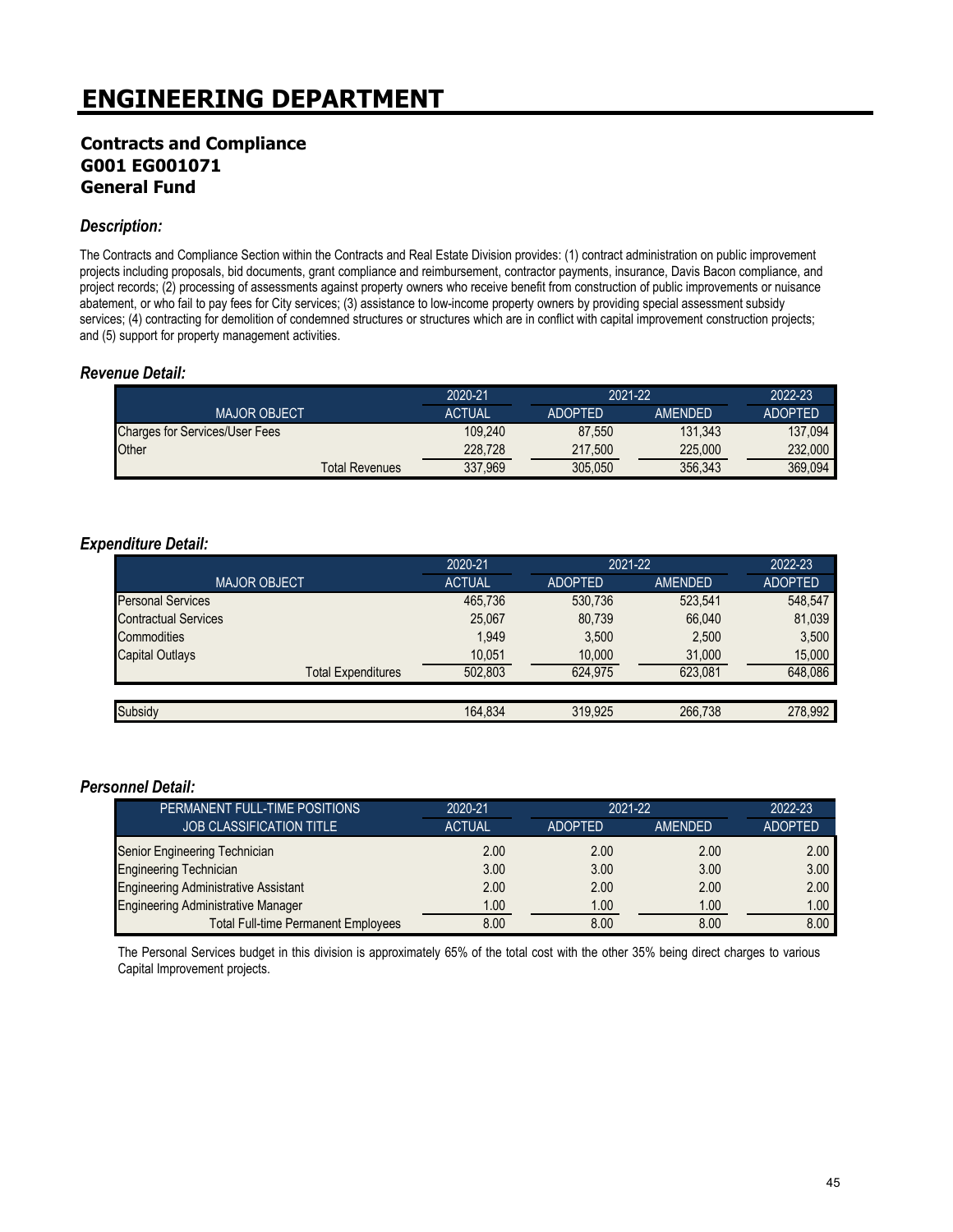## **Design / Project Management G001 EG060072 General Fund**

#### *Description:*

The Design / Project Management Section within the Design and Construction Division provides: (1) engineering, architectural, and design services for City infrastructure and building facilities included in the City's Capital Improvement Program; (2) management of capital improvement construction projects; (3) inspection of the City's bridges and programming necessary bridge capital improvements and maintenance; and (4) professional engineering and architectural support to the rest of the Engineering Department and other City Departments.

#### *Revenue Detail:*

|                                       |                | 2020-21 | 2021-22        |                | 2022-23        |
|---------------------------------------|----------------|---------|----------------|----------------|----------------|
| <b>MAJOR OBJECT</b>                   |                | ACTUAL  | <b>ADOPTED</b> | <b>AMFNDFD</b> | <b>ADOPTED</b> |
| <b>Charges for Services/User Fees</b> |                | 722.291 | 844.600        | 772.251        | 807.074        |
|                                       | Total Revenues | 722.291 | 844.600        | 772.251        | 807,074        |

#### *Expenditure Detail:*

|                             | 2020-21       | 2021-22        |                | 2022-23        |
|-----------------------------|---------------|----------------|----------------|----------------|
| <b>MAJOR OBJECT</b>         | <b>ACTUAL</b> | <b>ADOPTED</b> | <b>AMENDED</b> | <b>ADOPTED</b> |
| <b>Personal Services</b>    | 681,964       | 804,032        | 839.283        | 1,103,486      |
| <b>Contractual Services</b> | 93,379        | 114.980        | 116.518        | 117,383        |
| Commodities                 | 2,097         | 3,024          | 2,287          | 2,287          |
| <b>Capital Outlays</b>      | 1,223         | 2,000          | 2,000          | 2,000          |
| <b>Total Expenditures</b>   | 778.663       | 924,036        | 960.088        | 1,225,156      |
|                             |               |                |                |                |
| Subsidy                     | 56,373        | 79.436         | 187,837        | 418.082        |

#### *Personnel Detail:*

| PERMANENT FULL-TIME POSITIONS               | 2020-21       | 2021-22        |                | 2022-23        |
|---------------------------------------------|---------------|----------------|----------------|----------------|
| <b>JOB CLASSIFICATION TITLE</b>             | <b>ACTUAL</b> | <b>ADOPTED</b> | <b>AMENDED</b> | <b>ADOPTED</b> |
| <b>Chief Design Engineer</b>                | 1.00          | 1.00           | 1.00           | 1.00           |
| <b>City Architect</b>                       | 1.00          | 1.00           | ---            |                |
| <b>Assistant City Architect</b>             | 1.00          | 1.00           | ---            |                |
| Civil Engineer III                          | 1.00          | 1.00           | 1.00           | 2.00           |
| Civil Engineer II                           | 10.00         | 10.00          | 10.00          | 10.00          |
| Civil Engineer I                            | 3.00          | 3.00           | 3.00           | 3.00           |
| <b>Construction Engineer</b>                | ---           | ---            | 1.00           | 1.00           |
| <b>CAD Graphic Technician</b>               | 1.00          | 1.00           | 1.00           | 1.00           |
| Senior Engineering Technician               | 1.00          | 1.00           | 1.00           | 1.00           |
| <b>Engineering Administrative Assistant</b> | 1.00          | 1.00           | 1.00           | 1.00           |
| <b>Total Full-time Permanent Employees</b>  | 20.00         | 20.00          | 19.00          | 20.00          |

The City Architect and Assistant City Architect positions are now part of Facilities in the City Manager's Office. A Construction Engineer was added to FY2022 Amended to replace the staff that moved to Facilities. A Civil Engineer III was added to FY2023 for work on Water Trails. The Personal Services budget in this division is approximately 25% of the total cost with the other 75% being direct charges to various Capital Improvement projects.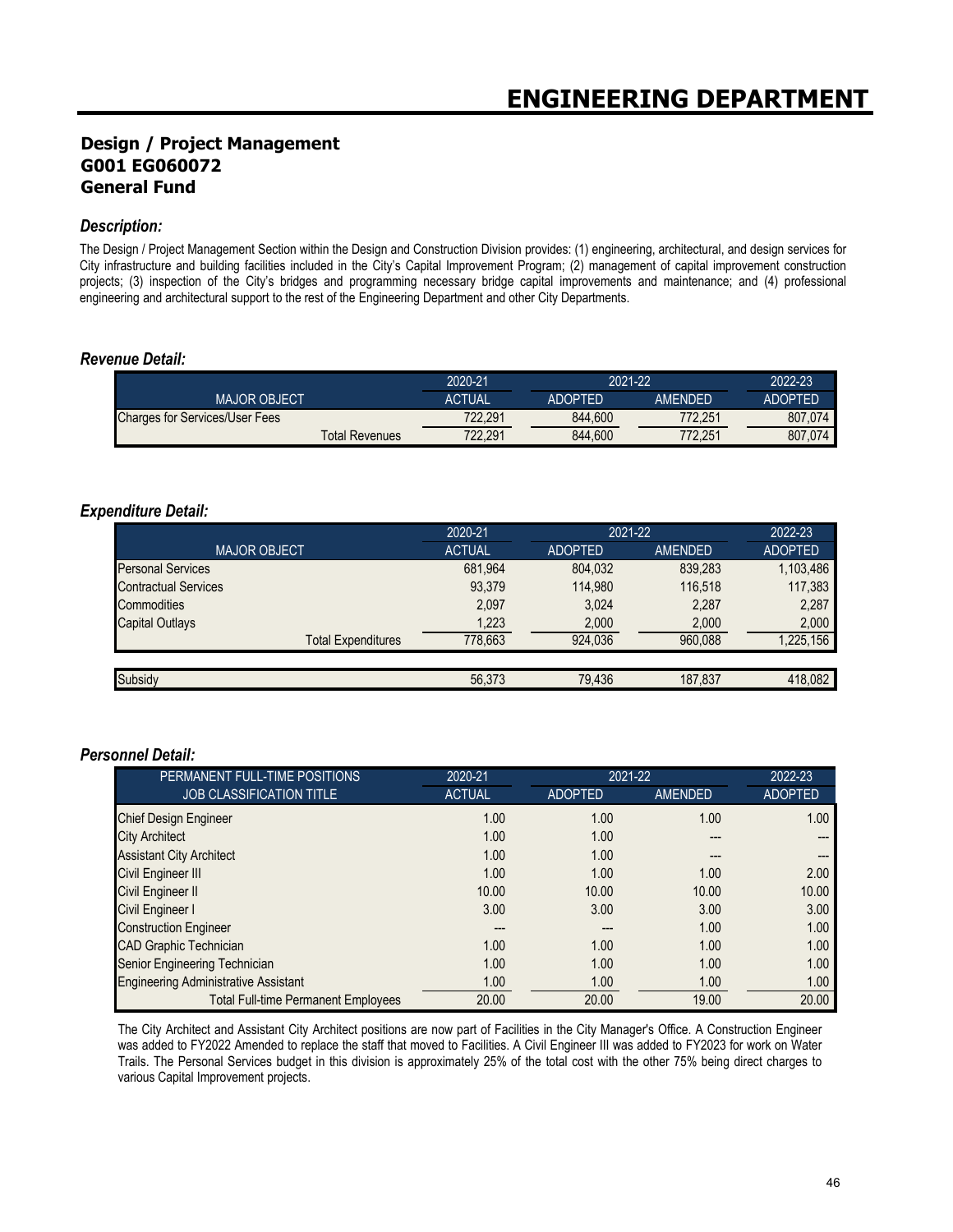## **Graphics Support G001 EG060073 General Fund**

#### *Description:*

The Graphics Support Section within the Contracts and Real Estate Division provides: (1) mapping and computer-aided design and drafting support for the Engineering Department, including assistance in capital improvement project development and design; (2) maintenance and consultation to City departments and the public on quarter section, planimetric, and topographic maps, sewer maps and data, aerial photography, and construction records on all public improvements; (3) preparation of maps, plans, charts, overlays, displays, and exhibits for the Engineering Department; (4) maintenance of plan files for public improvements; and (5) input and maintenance of records and data for City infrastructure in the City's Geographic Information System.

#### *Revenue Detail:*

|                                       | 2020-21 | 2021-22        |         | 2022-23        |
|---------------------------------------|---------|----------------|---------|----------------|
| <b>MAJOR OBJECT</b>                   | ACTUAL  | <b>ADOPTED</b> | AMFNDFD | <b>ADOPTED</b> |
| <b>Charges for Services/User Fees</b> | 22,088  | 25.750         | 38.971  | 40.579         |
| Total Revenues                        | 22,088  | 25.750         | 38,971  | 40.579         |

#### *Expenditure Detail:*

|                             | 2020-21       | 2021-22        |                | 2022-23        |
|-----------------------------|---------------|----------------|----------------|----------------|
| MAJOR OBJECT.               | <b>ACTUAL</b> | <b>ADOPTED</b> | <b>AMENDED</b> | <b>ADOPTED</b> |
| <b>Personal Services</b>    | 375,328       | 348,578        | 347,777        | 361,399        |
| <b>Contractual Services</b> | 21,088        | 24.199         | 23,649         | 23,650         |
| Commodities                 | 47.166        | 1,500          | 3,500          | 3,500          |
| <b>Capital Outlays</b>      | ---           | 2,500          | 2,000          | 2.000          |
| <b>Total Expenditures</b>   | 443.582       | 376.777        | 376.926        | 390.549        |
|                             |               |                |                |                |
| Subsidy                     | 421.494       | 351.027        | 337.955        | 349.970        |

#### *Personnel Detail:*

| PERMANENT FULL-TIME POSITIONS              | 2020-21       | $2021 - 22$    |                | 2022-23           |
|--------------------------------------------|---------------|----------------|----------------|-------------------|
| <b>JOB CLASSIFICATION TITLE</b>            | <b>ACTUAL</b> | <b>ADOPTED</b> | <b>AMENDED</b> | <b>ADOPTED</b>    |
| <b>Engineering Data Supervisor</b>         | 1.00          | 1.00           | 1.00           | 1.00 <sub>1</sub> |
| <b>CAD Graphic Technician</b>              | 2.00          | 2.00           | 2.00           | 2.00              |
| <b>Engineering Technician</b>              | 1.00          | 1.00           | 1.00           | 1.00 <sub>1</sub> |
| <b>Total Full-time Permanent Employees</b> | 4.00          | 4.00           | 4.00           | 4.00              |

The Personal Services budget in this division is approximately 76% of the total cost with the other 24% being direct charges to various Capital Improvement projects.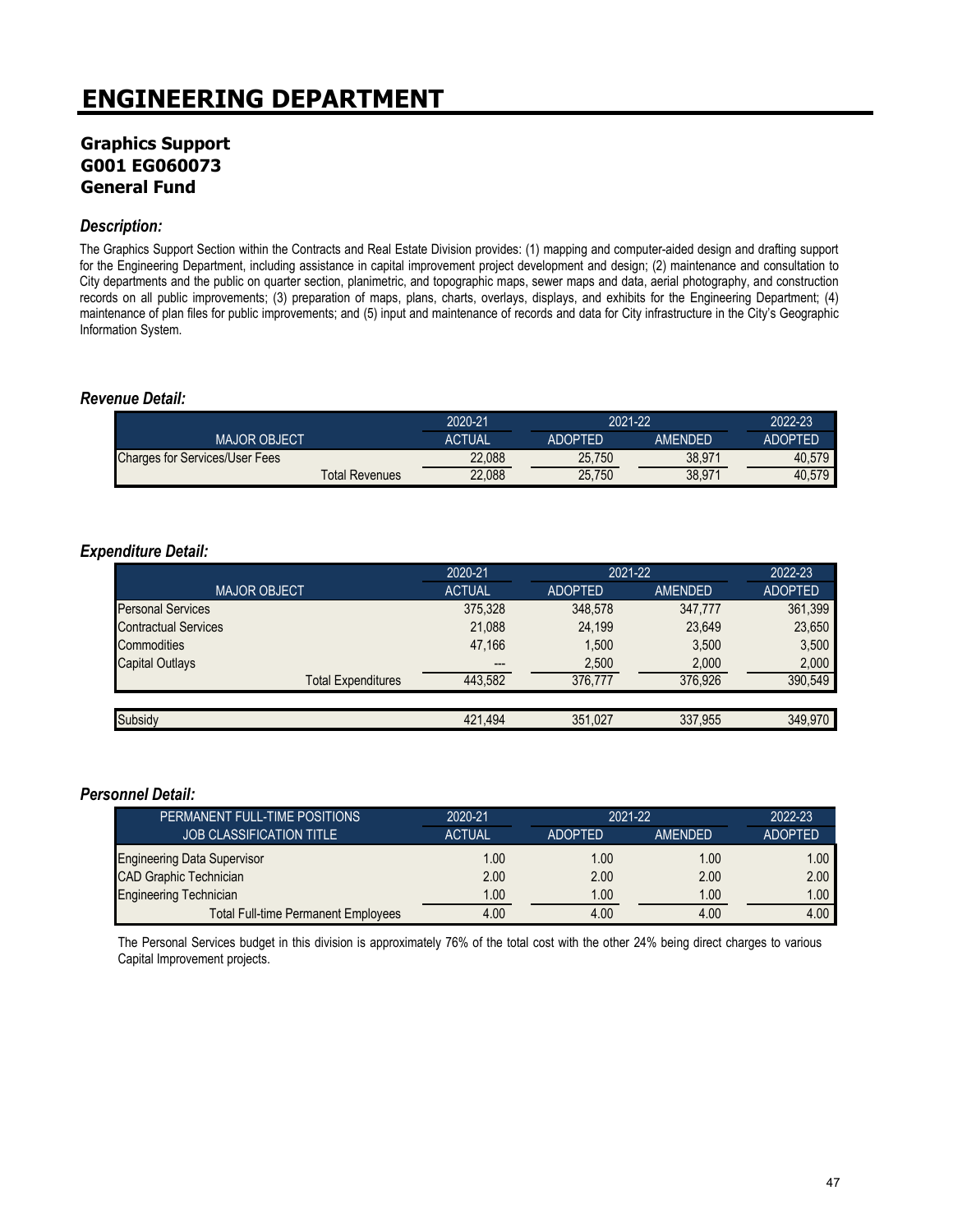## **Real Estate Services G001 EG061074 General Fund**

#### *Description:*

The Real Estate Services Section within the Contracts and Real Estate Division provides: (1) real estate services for City projects and programs requiring the purchase or disposition of real estate, including appraisals, purchasing of land and easements, and relocation assistance for individuals and businesses displaced as part of the City's acquisition activities; (2) maintenance of records for City-owned property and easements; and (3) property management services for City-owned properties, including sale of excess property.

#### *Revenue Detail:*

|                                       | 2020-21       | 2021-22        |         | 2022-23        |
|---------------------------------------|---------------|----------------|---------|----------------|
| <b>MAJOR OBJECT</b>                   | <b>ACTUAL</b> | <b>ADOPTED</b> | AMENDED | <b>ADOPTED</b> |
| <b>Charges for Services/User Fees</b> | 275.731       | 302.450        | 340.762 | 356.905        |
| Use of Money and Property             | 109.861       | 100,000        | 110,000 | 110.000        |
| Other                                 | 381.190       | $---$          | $---$   | $---$          |
| <b>Total Revenues</b>                 | 766.782       | 402.450        | 450.762 | 466.905        |

The Other revenue in FY2021 was from the sale of 200 SE 15<sup>th</sup> Street

#### *Expenditure Detail:*

|                                   | 2020-21       | 2021-22        |         | 2022-23        |
|-----------------------------------|---------------|----------------|---------|----------------|
| <b>MAJOR OBJECT</b>               | <b>ACTUAL</b> | <b>ADOPTED</b> | AMENDED | <b>ADOPTED</b> |
| <b>Personal Services</b>          | 351,119       | 471,729        | 440.547 | 459,687        |
| <b>Contractual Services</b>       | 32,879        | 46.194         | 41,797  | 42,379         |
| <b>Other Services and Charges</b> | (960)         | ---            | $---$   |                |
| Commodities                       | 3,792         | 4,750          | 4,500   | 4.500          |
| <b>Total Expenditures</b>         | 386,830       | 522.673        | 486.844 | 506.566        |
|                                   |               |                |         |                |
| Subsidy                           | (379.953)     | 120.223        | 36,082  | 39,661         |

#### *Personnel Detail:*

| PERMANENT FULL-TIME POSITIONS                | 2020-21       | 2021-22        |         | 2022-23        |
|----------------------------------------------|---------------|----------------|---------|----------------|
| <b>JOB CLASSIFICATION TITLE</b>              | <b>ACTUAL</b> | <b>ADOPTED</b> | AMENDED | <b>ADOPTED</b> |
| <b>Real Estate Division Manager</b>          | 1.00          | 1.00           | 1.00    | 1.00           |
| <b>Acquisition and Relocation Specialist</b> | 1.00          | 1.00           | 1.00    | 1.00           |
| Appraisal and Acquisition Spec               |               |                | 1.00    | 1.00           |
| <b>Real Estate Coordinator</b>               | 5.00          | 5.00           | 5.00    | 5.00           |
| Real Estate Contracts & Closing Specialist   | 1.00          | 1.00           | ---     |                |
| Real Estate Records and Property Technician  | 1.00          | 1.00           | 1.00    | 1.00           |
| <b>Engineering Administrative Assistant</b>  | 1.00          | 1.00           | 1.00    | 1.00           |
| Real Estate Compliance Officer               | 1.00          | 1.00           | 1.00    | 1.00           |
| <b>Total Full-time Permanent Employees</b>   | 11.00         | 11.00          | 11.00   | 11.00          |

The total Personal Services budget in this division is approximately 37% of the total cost with the other 63% being direct charges to various Capital Improvement projects.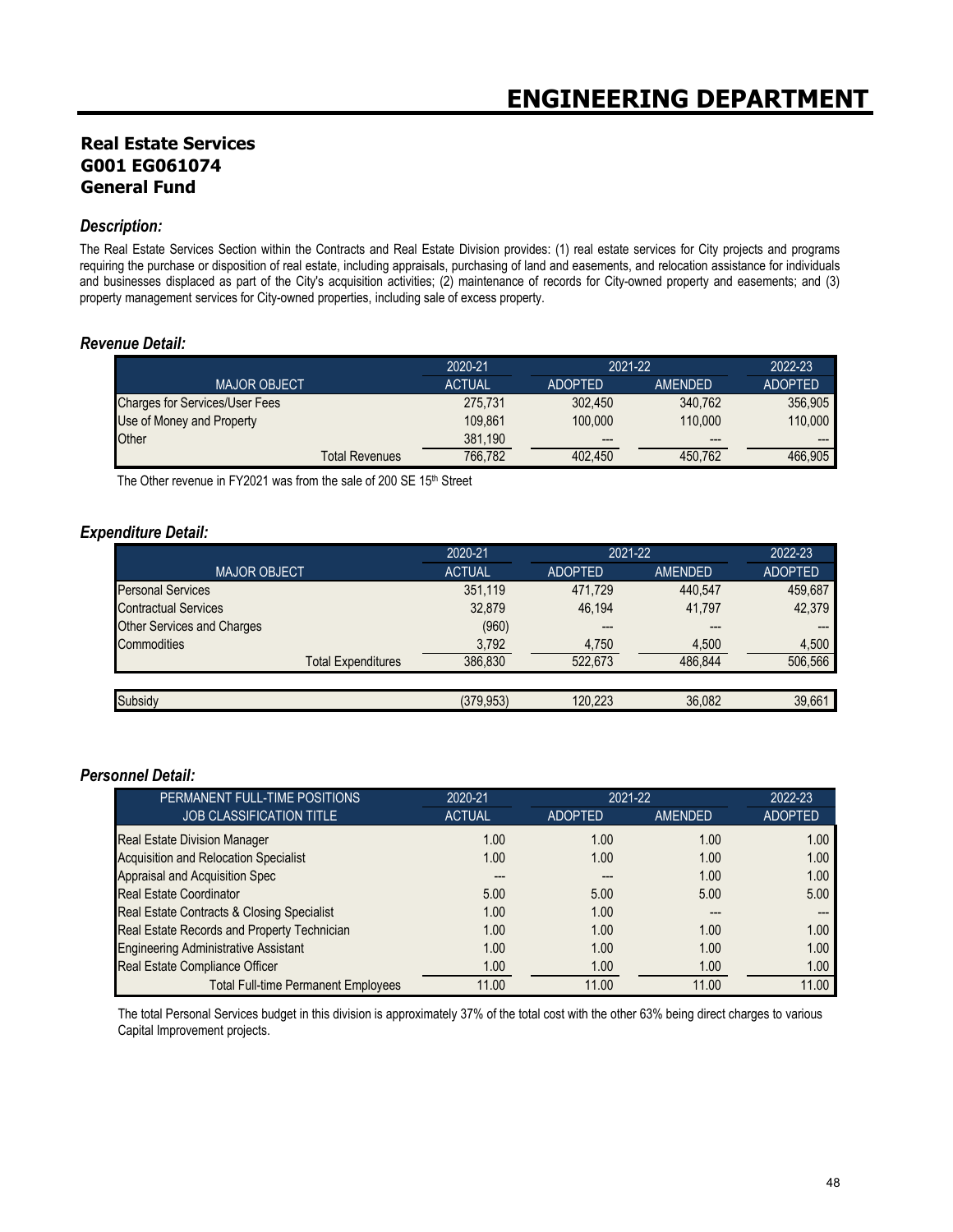## **Survey G001 EG061075 General Fund**

#### *Description:*

The Survey Section within the Design and Construction Division provides: (1) professional survey services for all City Departments and for the design and construction of City capital improvement projects, including construction layout, legal, boundary, and topographic surveys; (2) preparation of legal descriptions, plats and other official documents in public records; and (3) maintenance of the horizontal and vertical control monumentation and benchmarking system for the City.

#### *Revenue Detail:*

|                                       | 2020-21       |                | 2021-22 |                |
|---------------------------------------|---------------|----------------|---------|----------------|
| <b>MAJOR OBJECT</b>                   | <b>ACTUAL</b> | <b>ADOPTED</b> | AMFNDFD | <b>ADOPTED</b> |
| <b>Charges for Services/User Fees</b> | 210.747       | 231.750        | 241.054 | 249.990        |
| Total Revenues                        | 210.747       | 231.750        | 241.054 | 249.990        |

#### *Expenditure Detail:*

|                                   | 2020-21       | 2021-22        |                | 2022-23        |
|-----------------------------------|---------------|----------------|----------------|----------------|
| <b>MAJOR OBJECT</b>               | <b>ACTUAL</b> | <b>ADOPTED</b> | <b>AMENDED</b> | <b>ADOPTED</b> |
| <b>Personal Services</b>          | 181,106       | 304,024        | 202,500        | 210,997        |
| <b>Contractual Services</b>       | 30,621        | 35,031         | 41,693         | 43,435         |
| <b>Other Services and Charges</b> | 21,285        | 1.000          | 1.000          | 1,000          |
| Commodities                       | 11.434        | 16,553         | 15,023         | 15,023         |
| <b>Capital Outlays</b>            | 33,955        | 25,000         | 30,000         | 30,000         |
| <b>Total Expenditures</b>         | 278,400       | 381,608        | 290.216        | 300.455        |
|                                   |               |                |                |                |
| Subsidy                           | 67,654        | 149.858        | 49,162         | 50,465         |

#### *Personnel Detail:*

| PERMANENT FULL-TIME POSITIONS              | 2020-21       | 2021-22        |                | 2022-23           |
|--------------------------------------------|---------------|----------------|----------------|-------------------|
| <b>JOB CLASSIFICATION TITLE</b>            | <b>ACTUAL</b> | <b>ADOPTED</b> | <b>AMENDED</b> | <b>ADOPTED</b>    |
| <b>Survey Supervisor</b>                   | 1.00          | 1.00           | 1.00           | 1.00 <sub>1</sub> |
| Surveyor                                   | 3.00          | 3.00           | 3.00           | 3.00              |
| <b>Assistant Surveyor</b>                  | 3.00          | 3.00           | 3.00           | 3.00              |
| <b>Surveyor Helper</b>                     | 1.00          | 1.00           | 1.00           | 1.00              |
| <b>Total Full-time Permanent Employees</b> | 8.00          | 8.00           | 8.00           | 8.00              |

The Personal Services budget in this division is approximately 25% of the total cost with the other 75% being direct charges to various Capital Improvement projects.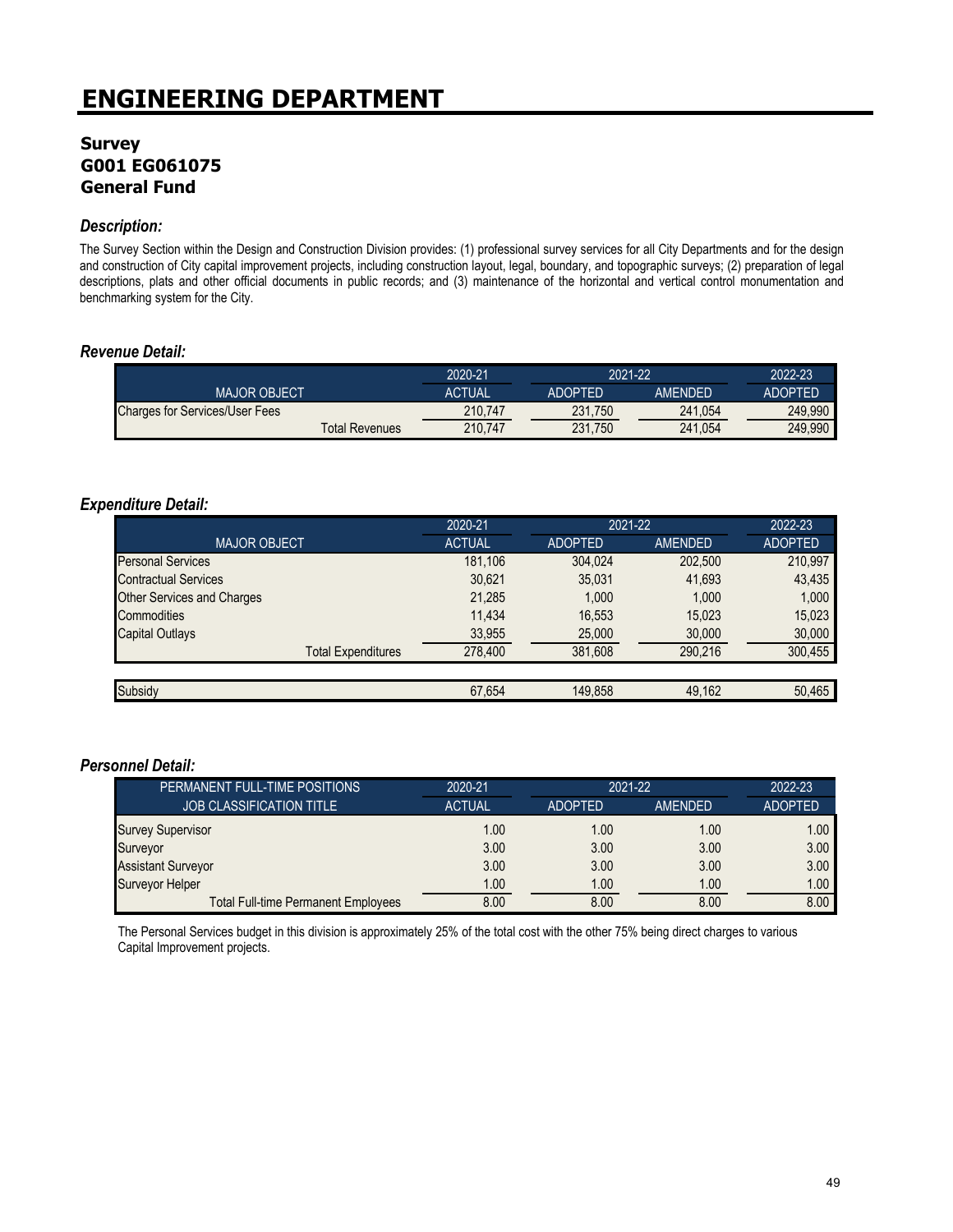## **Construction Inspection G001 EG061076 General Fund**

#### *Description:*

The Construction Inspection Section within the Design and Construction Division provides construction inspection and material testing services to insure that public improvements are constructed in compliance with the approved plans, specifications, and contract documents.

#### *Revenue Detail:*

|                                       |                | 2020-21       | 2021-22 |                | 2022-23        |
|---------------------------------------|----------------|---------------|---------|----------------|----------------|
| <b>MAJOR OBJECT</b>                   |                | <b>ACTUAL</b> | ADOPTFD | <b>AMFNDFD</b> | <b>ADOPTED</b> |
| <b>Charges for Services/User Fees</b> |                | 375.960       | 360.500 | 446.540        | 465.031        |
|                                       | Total Revenues | 375.960       | 360.500 | 446.540        | 465.031        |

#### *Expenditure Detail:*

|                                   | 2020-21       | 2021-22        |                | 2022-23        |
|-----------------------------------|---------------|----------------|----------------|----------------|
| <b>MAJOR OBJECT</b>               | <b>ACTUAL</b> | <b>ADOPTED</b> | <b>AMENDED</b> | <b>ADOPTED</b> |
| <b>Personal Services</b>          | 559,191       | 392,336        | 390.914        | 407,465        |
| <b>Contractual Services</b>       | 107,328       | 78.179         | 89,966         | 95,642         |
| <b>Other Services and Charges</b> | 185           | ---            | $---$          | ---            |
| Commodities                       | 12,346        | 12,030         | 12.744         | 12,744         |
| <b>Capital Outlays</b>            | 1,190         | 5,000          | 2,000          | 2,000          |
| <b>Total Expenditures</b>         | 680.240       | 487.545        | 495.624        | 517,851        |
|                                   |               |                |                |                |
| Subsidy                           | 304.280       | 127.045        | 49.084         | 52,820         |

Personal Services were inflated in FY2021 due to increased use of seasonal inspectors and less expense going to Capital Improvement projects than anticipated.

#### *Personnel Detail:*

| PERMANENT FULL-TIME POSITIONS                | 2020-21       | 2021-22  |         | 2022-23        |
|----------------------------------------------|---------------|----------|---------|----------------|
| <b>JOB CLASSIFICATION TITLE</b>              | <b>ACTUAL</b> | ADOPTED. | AMENDED | <b>ADOPTED</b> |
| <b>Construction Inspection Supervisor</b>    | 1.00          | 1.00     | 1.00    | 1.00           |
| Senior Engineering Technician                | 1.00          | 1.00     | 1.00    | 1.00           |
| <b>Engineering Lab Operations Technician</b> | 1.00          | 1.00     | 1.00    | 1.00           |
| <b>Senior Construction Inspector</b>         | 9.00          | 9.00     | 9.00    | 9.00           |
| Engineering Lab Inspection Technician        | 1.00          | 1.00     | 1.00    | 1.00           |
| <b>Total Full-time Permanent Employees</b>   | 13.00         | 13.00    | 13.00   | 13.00          |

The Personal Services budget in this division is approximately 25% of the total cost with the other 75% being direct charges to various Capital Improvement projects.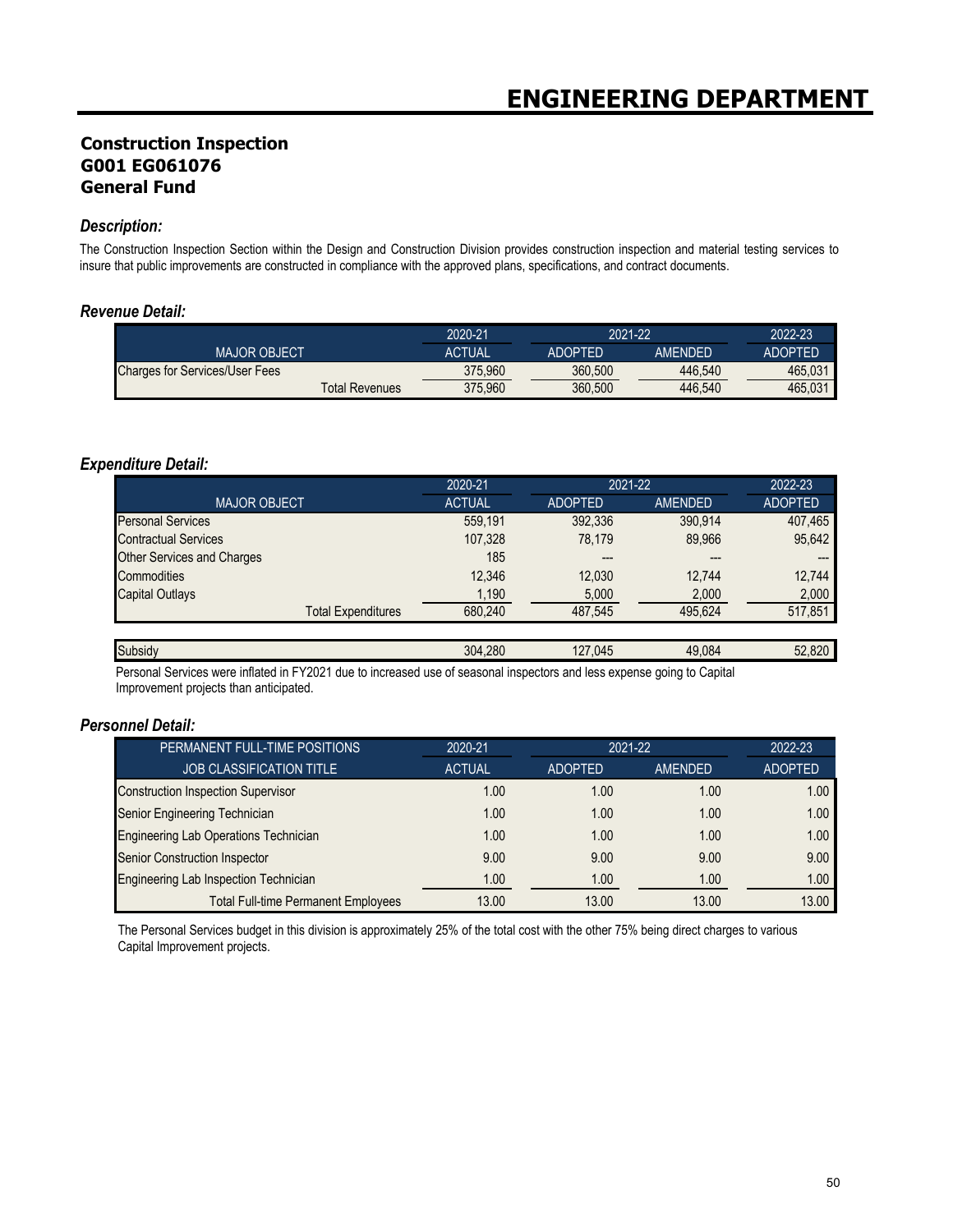### **Permit and Development G001 EG061100 General Fund**

#### *Description:*

The Permit and Development Section, part of the Design and Construction Division, and located in the Permit and Development Center of the Development Services Department, provides: (1) engineering support to the City's Permit and Development Center; (2) permitting activities, including engineering reviews and inspections, within the City's right-of-way (streets and border areas) for utility installation, drive accesses, encroachments, and sidewalk construction; (3) engineering review of plans for construction of public infrastructure by private entities; (4) engineering support for activities associated with development, such as grading permits, site plan and subdivision plat review; and (5) engineering support functions related to the City's participation in the National Flood Insurance Program.

#### *Revenue Detail:*

|                                       | 2020-21       | 2021-22        |                | 2022-23        |
|---------------------------------------|---------------|----------------|----------------|----------------|
| <b>MAJOR OBJECT</b>                   | <b>ACTUAL</b> | <b>ADOPTED</b> | <b>AMENDED</b> | <b>ADOPTED</b> |
| <b>Charges for Services/User Fees</b> | 1.240         | $- - -$        | 118.583        | 122.912        |
| Other                                 | 2.611         | .500           | 2.000          | 2.000          |
| <b>Total Revenues</b>                 | 3,850         | ,500           | 120,583        | 124,912        |

#### *Expenditure Detail:*

|                             | 2020-21       | 2021-22        |                | 2022-23        |
|-----------------------------|---------------|----------------|----------------|----------------|
| <b>MAJOR OBJECT</b>         | <b>ACTUAL</b> | <b>ADOPTED</b> | <b>AMENDED</b> | <b>ADOPTED</b> |
| <b>Personal Services</b>    | 565,723       | 562,900        | 564.961        | 589,860        |
| <b>Contractual Services</b> | 4,055         | 3.800          | 4.300          | 4.300          |
| Commodities                 | 2,038         | $---$          | $---$          |                |
| <b>Total Expenditures</b>   | 571.816       | 566.700        | 569.261        | 594.160        |
|                             |               |                |                |                |
| Subsidy                     | 567.966       | 565.200        | 448.678        | 469.248        |

#### *Personnel Detail:*

| PERMANENT FULL-TIME POSITIONS              | 2020-21       | 2021-22        |         | 2022-23        |
|--------------------------------------------|---------------|----------------|---------|----------------|
| <b>JOB CLASSIFICATION TITLE</b>            | <b>ACTUAL</b> | <b>ADOPTED</b> | AMENDED | <b>ADOPTED</b> |
| Civil Engineer III                         | ---           | 1.00           | 1.00    | 1.00           |
| Civil Engineer II                          | 1.00          | $---$          | ---     | $---$          |
| Civil Engineer I                           | 1.00          | 1.00           | 1.00    | 1.00           |
| <b>Construction Inspection Supervisor</b>  | 1.00          | 1.00           | 1.00    | 1.00           |
| Senior Construction Inspector              | 3.00          | 3.00           | 3.00    | 3.00           |
| Senior Engineering Technician              | 1.00          | 1.00           | 1.00    | 1.00           |
| <b>Total Full-time Permanent Employees</b> | 7.00          | 7.00           | 7.00    | 7.00           |

The Personal Services budget in this division is approximately 60% of the total cost with the other 40% being direct charges to various Capital Improvement projects.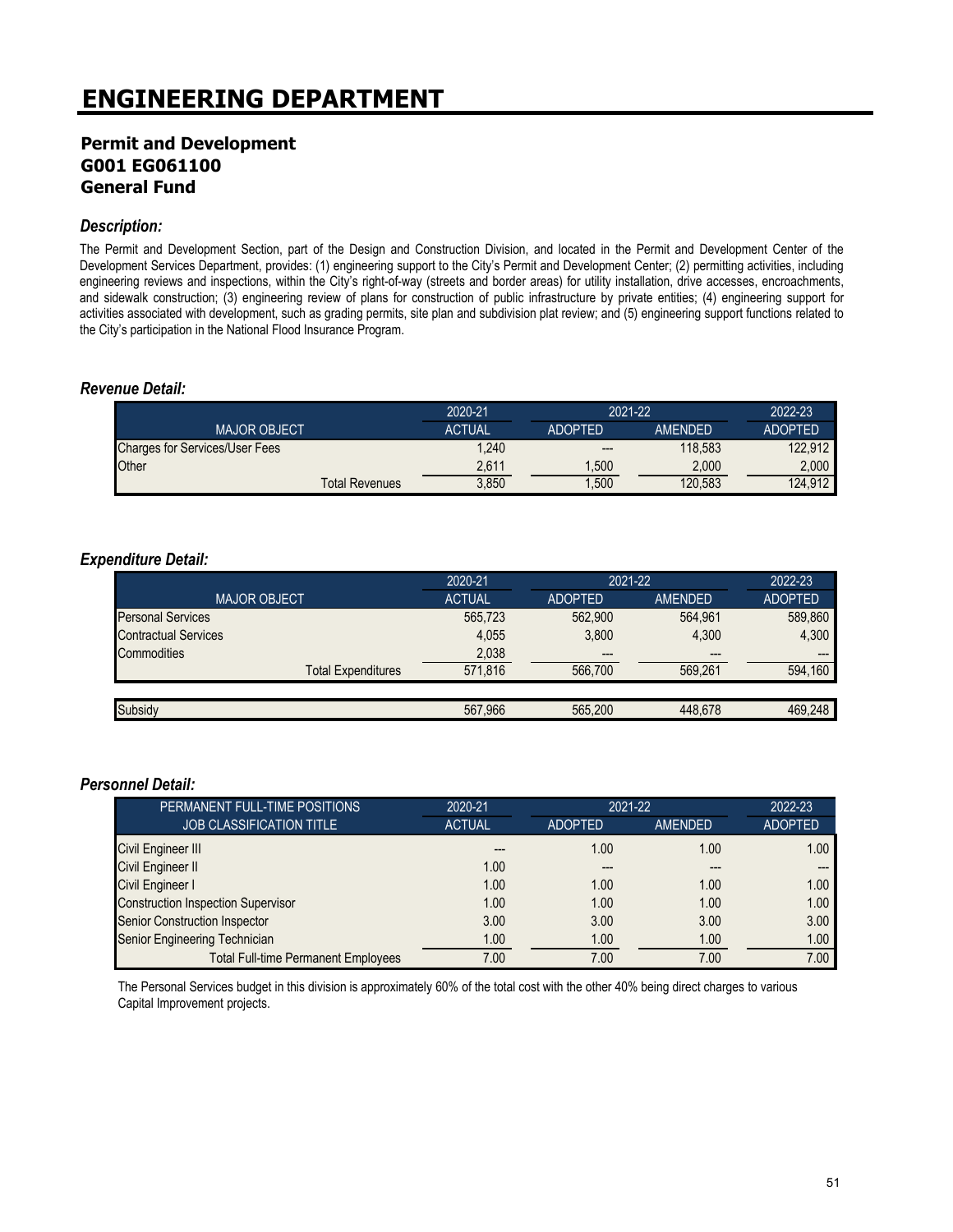## **T&T - Administration G001 EG062077 General Fund**

#### *Description:*

The Traffic and Transportation Administration Section of the Traffic and Transportation Division provides: (1) management, leadership, oversight, and staff level administrative support services for the Traffic and Transportation Division; (2) transportation planning; and (3) planning, programming and maintenance of the City's traffic control and parking facilities and infrastructure.

#### *Revenue Detail:*

|                                       |                | 2020-21       | 2021-22        |                | 2022-23        |
|---------------------------------------|----------------|---------------|----------------|----------------|----------------|
| <b>MAJOR OBJECT</b>                   |                | <b>ACTUAL</b> | <b>ADOPTED</b> | <b>AMENDED</b> | <b>ADOPTED</b> |
| <b>Fines and Forfeitures</b>          |                | 1,096         | $---$          | 500            | 500            |
| <b>Charges for Services/User Fees</b> |                | 799           | 6.180          | 12,993         | 13,798         |
|                                       | Total Revenues | .895          | 6.180          | 13,493         | 14,298         |

#### *Expenditure Detail:*

|                                   | 2020-21       | 2021-22        |         | 2022-23        |
|-----------------------------------|---------------|----------------|---------|----------------|
| <b>MAJOR OBJECT</b>               | <b>ACTUAL</b> | <b>ADOPTED</b> | AMENDED | <b>ADOPTED</b> |
| <b>Personal Services</b>          | 336,687       | 158.139        | 228,303 | 235,951        |
| <b>Contractual Services</b>       | 17,766        | 56,140         | 31,082  | 31,082         |
| <b>Other Services and Charges</b> |               | 2,000          | 2,000   | 2,000          |
| Commodities                       | 1,131         | 3,291          | 3,280   | 3,280          |
| <b>Total Expenditures</b>         | 355.584       | 219.570        | 264.665 | 272,313        |
|                                   |               |                |         |                |
| Subsidy                           | 353.689       | 213.390        | 251,172 | 258.015        |

#### *Personnel Detail:*

| PERMANENT FULL-TIME POSITIONS              | 2020-21       | 2021-22        |         | 2022-23           |
|--------------------------------------------|---------------|----------------|---------|-------------------|
| <b>JOB CLASSIFICATION TITLE</b>            | <b>ACTUAL</b> | <b>ADOPTED</b> | AMENDED | <b>ADOPTED</b>    |
| <b>City Traffic Engineer</b>               | 0.50          | 0.50           | 0.50    | 0.50              |
| <b>Transportation Planner</b>              | 1.00          | 1.00           | 1.00    | 1.00 <sub>1</sub> |
| Administrative Assistant                   | 0.50          | 0.50           | 0.50    | 0.50              |
| <b>Total Full-time Permanent Employees</b> | 2.00          | 2.00           | 2.00    | 2.00              |

The City Traffic Engineer and the Administrative Assistant are allocated in part to other divisions in the Engineering Department. Personal Services budgets are approximately 50% of the total cost - the remaining 50% is charged directly to the CIP.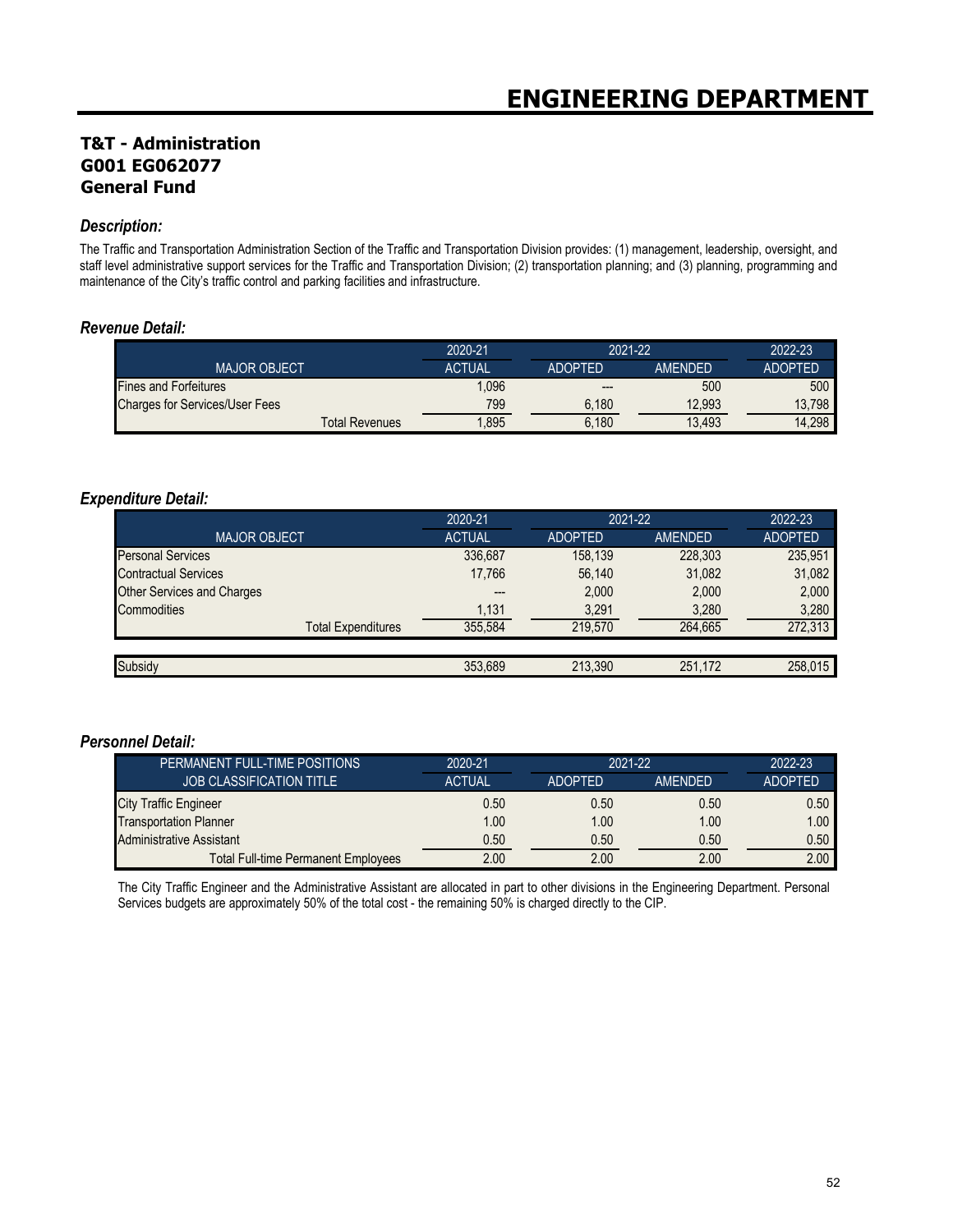## **T&T - Right-of-Way Management G001 EG062083 General Fund**

#### *Description:*

The function of Right-of-Way Management (ROW) is to implement the ordinance passed in FY1999 designed to coordinate and manage activities in the public right-of-way. The outcome being a reduction in traffic obstructions, decreased damage and degradation of the infrastructure, increased safety and mapping of underground utilities.

#### *Revenue Detail:*

|                           | 2020-21       | $2021 - 22$    |                | 2022-23        |
|---------------------------|---------------|----------------|----------------|----------------|
| <b>MAJOR OBJECT.</b>      | <b>ACTUAL</b> | <b>ADOPTED</b> | <b>AMENDED</b> | <b>ADOPTED</b> |
| <b>Franchise Fees</b>     | 19.335        | 10,000         | $---$          | ---            |
| Licenses and Permits      | 114.590       | 122.250        | 22.250         | 22.250         |
| Use of Money and Property | 62.970        | $---$          | 150,000        | 155.000        |
| Total Revenues            | 196,895       | 132,250        | 172,250        | 177.250        |

#### *Expenditure Detail:*

|                                   | 2020-21       | 2021-22        |                | 2022-23        |
|-----------------------------------|---------------|----------------|----------------|----------------|
| <b>MAJOR OBJECT</b>               | <b>ACTUAL</b> | <b>ADOPTED</b> | <b>AMENDED</b> | <b>ADOPTED</b> |
| <b>Personal Services</b>          | 338,617       | ---            | $---$          | ---            |
| <b>Contractual Services</b>       | 630           | 546            | 472            | 509            |
| <b>Other Services and Charges</b> | 19.778        | 23,500         | 23,000         | 23,000         |
| Commodities                       | 834           | 3,250          | 3,250          | 3,250          |
| <b>Total Expenditures</b>         | 359,859       | 27.296         | 26.722         | 26,759         |
|                                   |               |                |                |                |
| Subsidy                           | 162.964       | (104.954)      | (145,528)      | (150, 491)     |

Personal Services will now be based on actual time charged to ROW activity - instead of a percent allocation by position. The budgeted amount of work is equal to approximately 3 FTE positions. These amounts are budgeted in other divisions withing the Engineering Department.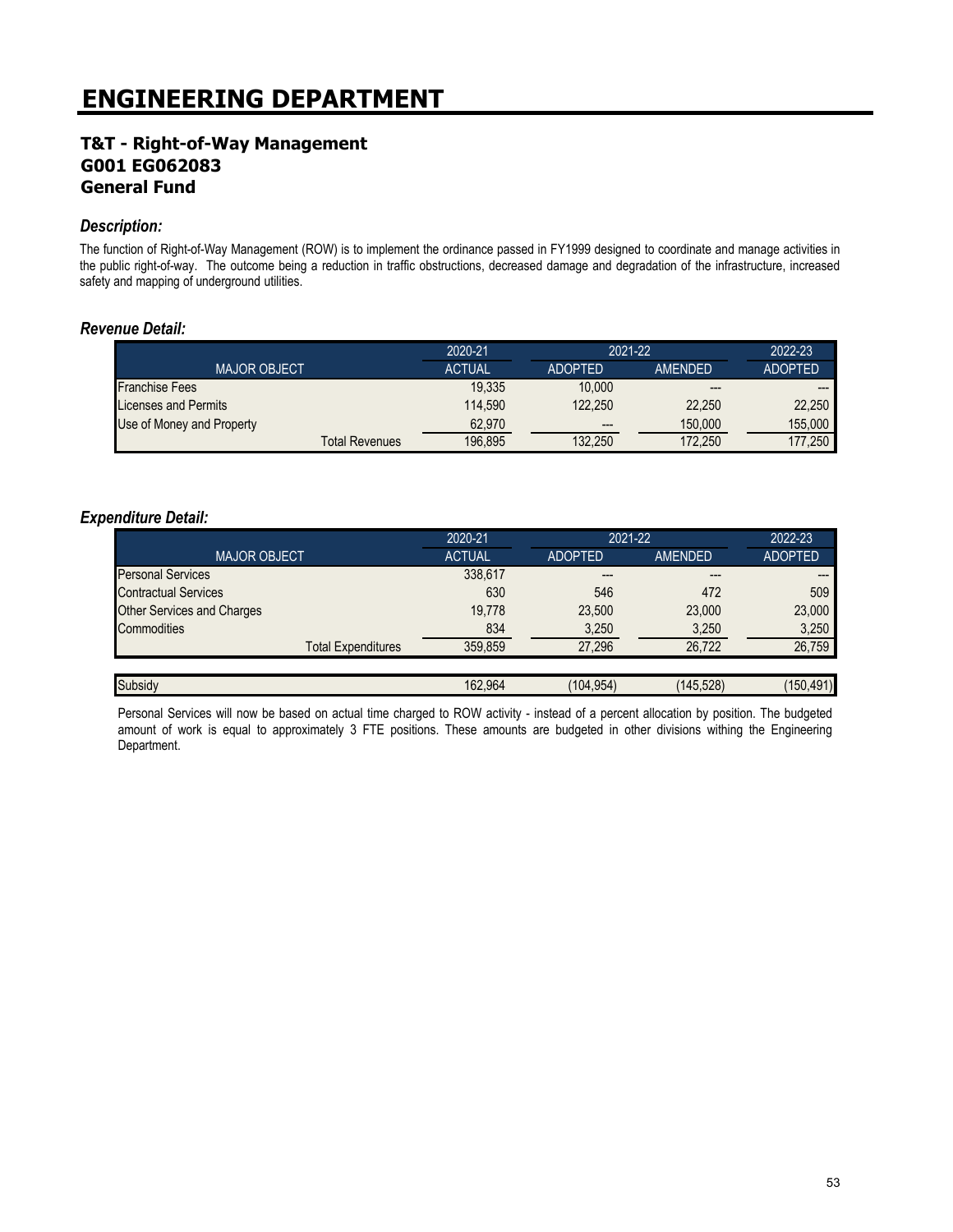## **T&T - Parking Administration E051 EG062085 Parking Operations Fund**

#### *Description:*

The Parking Administration Section of the Traffic and Transportation Division provides: (1) administration and management for the operation and maintenance of the City's on-street and off-street parking facilities; (2) planning and programming capital improvement projects and maintenance for the City's parking facilities and infrastructure; and (3) issuance of special parking permits for use of on-street metered parking.

#### *Expenditure Detail:*

|                                   | 2020-21       | 2021-22        |                | 2022-23        |
|-----------------------------------|---------------|----------------|----------------|----------------|
| <b>MAJOR OBJECT</b>               | <b>ACTUAL</b> | <b>ADOPTED</b> | <b>AMENDED</b> | <b>ADOPTED</b> |
| <b>Personal Services</b>          | 63.473        | 86.950         | 152.391        | 156.707        |
| Transfers to Other Funds          | 150,000       | 3,250,000      | 3,250,000      | 2,000,000      |
| <b>Contractual Services</b>       | 2,313,616     | 2,516,946      | 2,508,797      | 2,599,628      |
| <b>Other Services and Charges</b> | 1,286,889     | 1.291.849      | 1,292,617      | 1,301,724      |
| Commodities                       | 155.482       | 155.500        | 163,000        | 123,000        |
| <b>Capital Outlays</b>            | 94.257        | ---            | 50,000         | 50,000         |
| <b>Debt Service</b>               | 2,476,240     | 2,074,697      | 2,074,697      | 2,074,698      |
| <b>Total Expenditures</b>         | 6.539.957     | 9,375,942      | 9,491,502      | 8,305,757      |

The increase in transfers to other funds is largely driven by implementation of the new on-street parking technology in the Capital Improvement plan.

#### *Personnel Detail:*

| PERMANENT FULL-TIME POSITIONS              | 2020-21       | 2021-22        |                | $2022 - 23$    |
|--------------------------------------------|---------------|----------------|----------------|----------------|
| <b>JOB CLASSIFICATION TITLE</b>            | <b>ACTUAL</b> | <b>ADOPTED</b> | <b>AMENDED</b> | <b>ADOPTED</b> |
| <b>Traffic Facilities Manager</b>          | 0.50          | 0.50           | 0.50           | 0.50           |
| <b>City Traffic Engineer</b>               | 0.50          | 0.50           | 0.50           | 0.50           |
| <b>Total Full-time Permanent Employees</b> | 1.00          | 1.00           | .00            | .00            |

The City Traffic Engineer and the Traffic Facilities Manager are allocated in part to other divisions in the Engineering Department.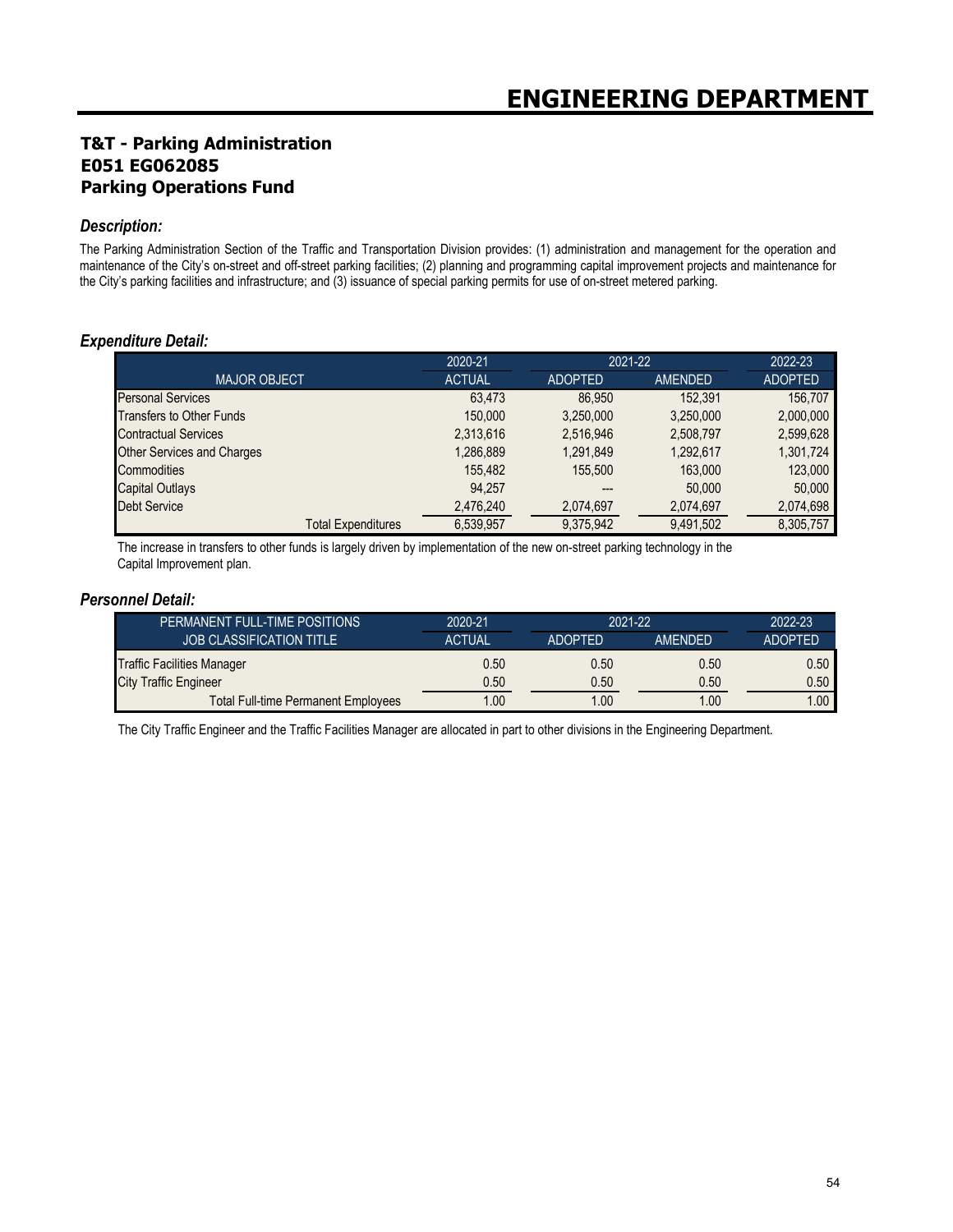## **T&T - Parking Meter Maintenance and Collection E051 EG062087 Parking Operations Fund**

#### *Description:*

The Parking Meter Maintenance and Collection Section of the Traffic and Transportation Division provides collection from and maintenance of parking meters in the Central Business District.

#### *Expenditure Detail:*

|                                 | 2020-21       | 2021-22        |                | 2022-23        |
|---------------------------------|---------------|----------------|----------------|----------------|
| <b>MAJOR OBJECT</b>             | <b>ACTUAL</b> | <b>ADOPTED</b> | <b>AMENDED</b> | <b>ADOPTED</b> |
| <b>Personal Services</b>        | 486,781       | 497,252        | 493,552        | 511,023        |
| <b>Transfers to Other Funds</b> | ---           | ---            | ---            |                |
| <b>Contractual Services</b>     | 111.120       | 133,958        | 310.931        | 312,443        |
| Other Services and Charges      | 185           | 5.000          | 2,000          | 2,000          |
| Commodities                     | 46,821        | 59,340         | 133.156        | 133,156        |
| Capital Outlays                 | ---           | 250,000        | 100.000        | 100,000        |
| <b>Debt Service</b>             |               |                | ---            |                |
| <b>Total Expenditures</b>       | 644,907       | 945,550        | 1,039,639      | 1,058,622      |

The increase in Contractual Services is due to the software licenses and back office expense of the new parking system. This is an annual cost and not a part of the Capital Improvement program.

#### *Personnel Detail:*

| PERMANENT FULL-TIME POSITIONS              | 2020-21       | $2021 - 22$    |                | 2022-23           |
|--------------------------------------------|---------------|----------------|----------------|-------------------|
| <b>JOB CLASSIFICATION TITLE</b>            | <b>ACTUAL</b> | <b>ADOPTED</b> | <b>AMENDED</b> | <b>ADOPTED</b>    |
| Senior Traffic Device Maintenance Worker   | 1.00          | 1.00           | 1.00           | 1.00 <sub>1</sub> |
| Traffic Device Maintenance Worker          | 3.00          | 3.00           | 3.00           | 3.00              |
| <b>Traffic Facilities Manager</b>          | 0.40          | 0.40           | 0.40           | 0.40              |
| Administrative Assistant                   | 0.50          | 0.50           | 0.50           | 0.50              |
| <b>Total Full-time Permanent Employees</b> | 4.90          | 4.90           | 4.90           | 4.90              |

The Traffic Facilities Manager and the City Traffic Engineer positions are allocated to other divisions in the Engineering Department.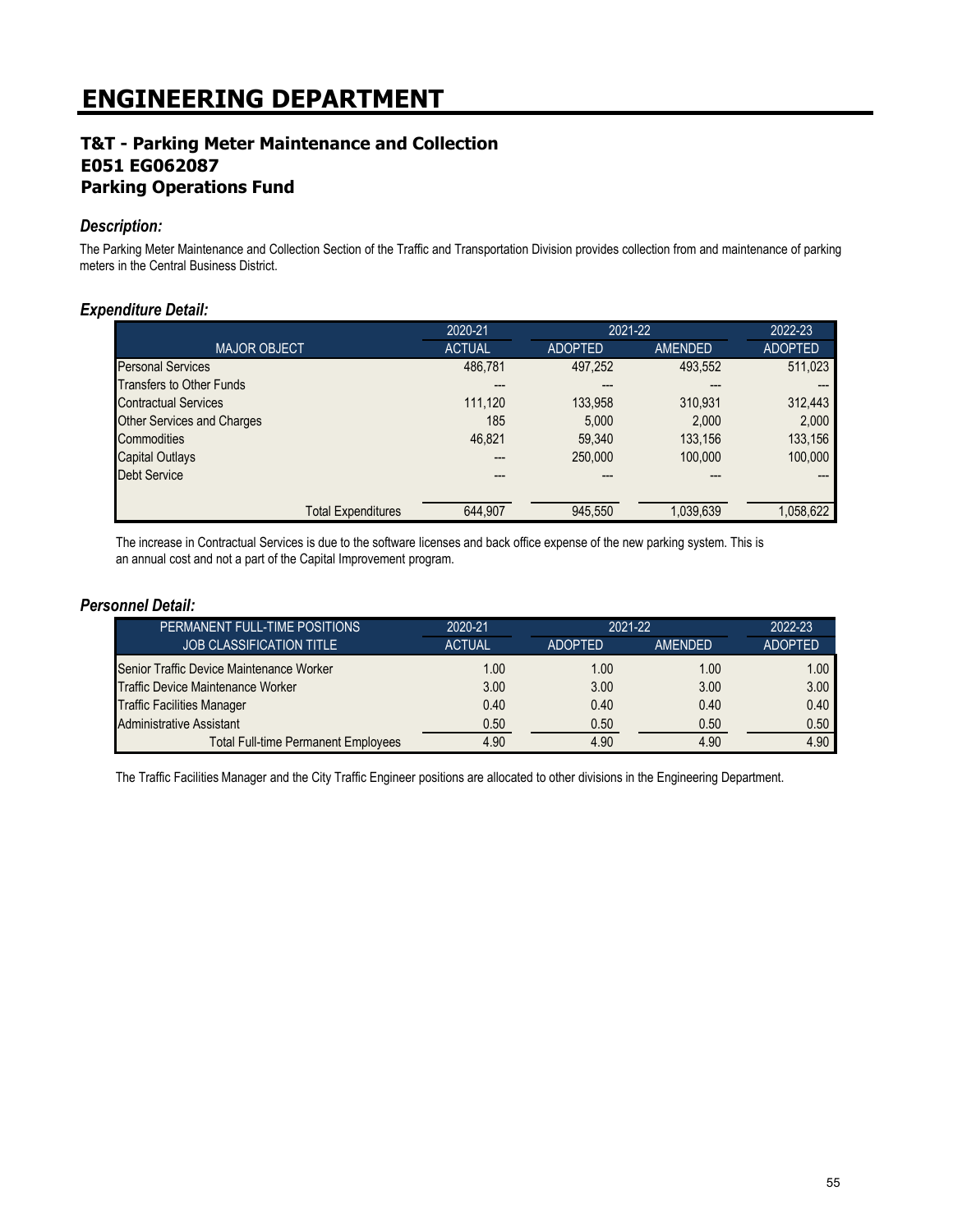## **T&T- Intermodal Repair and Replacement E067 EG062089 Intermodal Repair and Replacement Fund**

#### *Description:*

The Intermodal Repair and Replacement Fund provides Park and Ride operating funds for construction or repair of Park and Ride facilities.

#### *Expenditure Detail:*

|                                 | 2020-21       | 2021-22        |         | 2022-23        |
|---------------------------------|---------------|----------------|---------|----------------|
| <b>MAJOR OBJECT</b>             | <b>ACTUAL</b> | <b>ADOPTED</b> | AMFNDFD | <b>ADOPTED</b> |
| <b>Transfers to Other Funds</b> | 250,000       | 250.000        | 250,000 | 100.000        |
| <b>Total Expenditures</b>       | 250,000       | 250.000        | 250,000 | 100,000        |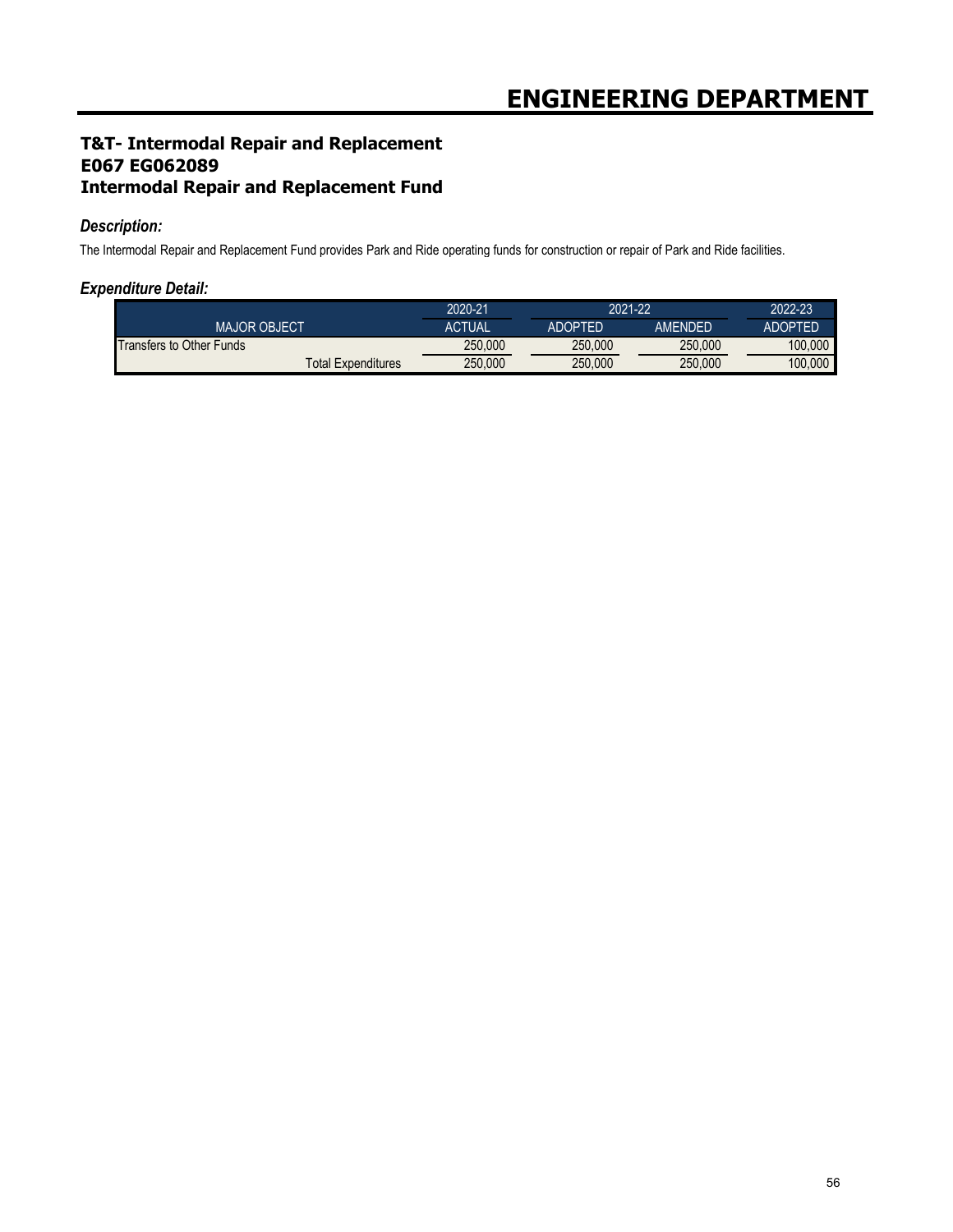## **T&T - Park and Ride Operation E078 EG062086 Park and Ride Operations Fund**

#### *Description:*

The Park and Ride Operation budget provides for contracted operation and maintenance of the park and ride facilities, shuttle services at the facilities, and contributions to the Des Moines Area Regional Transit Authority (DART).

### *Expenditure Detail:*

|                                   | 2020-21       | $2021 - 22$    |          | 2022-23        |
|-----------------------------------|---------------|----------------|----------|----------------|
| <b>MAJOR OBJECT</b>               | <b>ACTUAL</b> | <b>ADOPTED</b> | AMENDED  | <b>ADOPTED</b> |
| <b>Personal Services</b>          | 11.956        | 12.688         | 11.724   | 12.456         |
| Contractual Services              | 1.066.057     | 1.150.942      | 977.918  | 1,758,706      |
| <b>Other Services and Charges</b> | 247.864       | 250.363        | 246.581  | 249.072        |
| <b>Total Expenditures</b>         | 1.325.876     | 1.413.993      | .236,223 | 2.020.234      |

The increase in Contractual Services is driven by an increase in the contracted management fee for parking facilities.

#### *Personnel Detail:*

| PERMANENT FULL-TIME POSITIONS              | 2020-21       | 2021-22        |                | 2022-23        |
|--------------------------------------------|---------------|----------------|----------------|----------------|
| <b>JOB CLASSIFICATION TITLE</b>            | <b>ACTUAL</b> | <b>ADOPTED</b> | <b>AMFNDFD</b> | <b>ADOPTED</b> |
| Traffic Facilities Manager                 | 0.10          | 0.10           | 0.10           | 0.10           |
| <b>Total Full-time Permanent Employees</b> | 0.10          | 0.10           | 0.10           | 0.10           |

The Traffic Facilities Manager position is allocated to other divisions in the Engineering Department.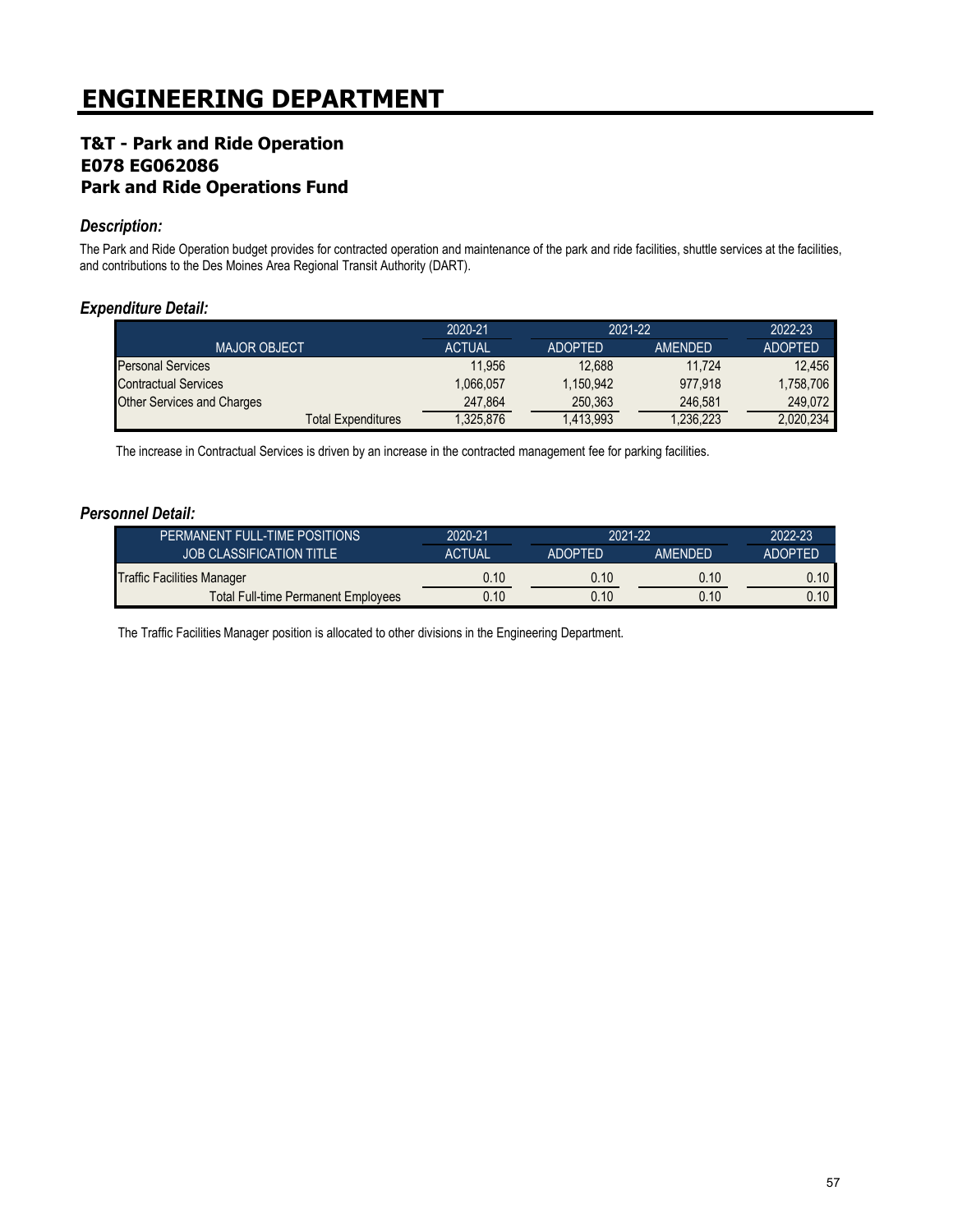## **T&T - Street Lighting S360 EG062078 Road Use Tax Fund**

#### *Description:*

The Street Lighting budget provides for the maintenance and operation of the street lights on city streets, including funding for: (1) contracted services for maintenance and operation of street lights by MidAmerican Energy Company; and (2) maintenance of City-owned street lights.

#### *Expenditure Detail:*

|                             |                    | 2020-21       | 2021-22        |                | 2022-23        |
|-----------------------------|--------------------|---------------|----------------|----------------|----------------|
| <b>MAJOR OBJECT</b>         |                    | <b>ACTUAL</b> | <b>ADOPTED</b> | <b>AMENDED</b> | <b>ADOPTED</b> |
| <b>Contractual Services</b> |                    | 2,796,145     | 2,855,000      | 2,855,000      | 2,855,000      |
|                             | Total Expenditures | 2,796,145     | 2,855,000      | 2.855.000      | 2,855,000      |
|                             |                    |               |                |                |                |
| Road Use Tax                |                    | 2,796,145     | 2,855,000      | 2.855.000      | 2.855,000      |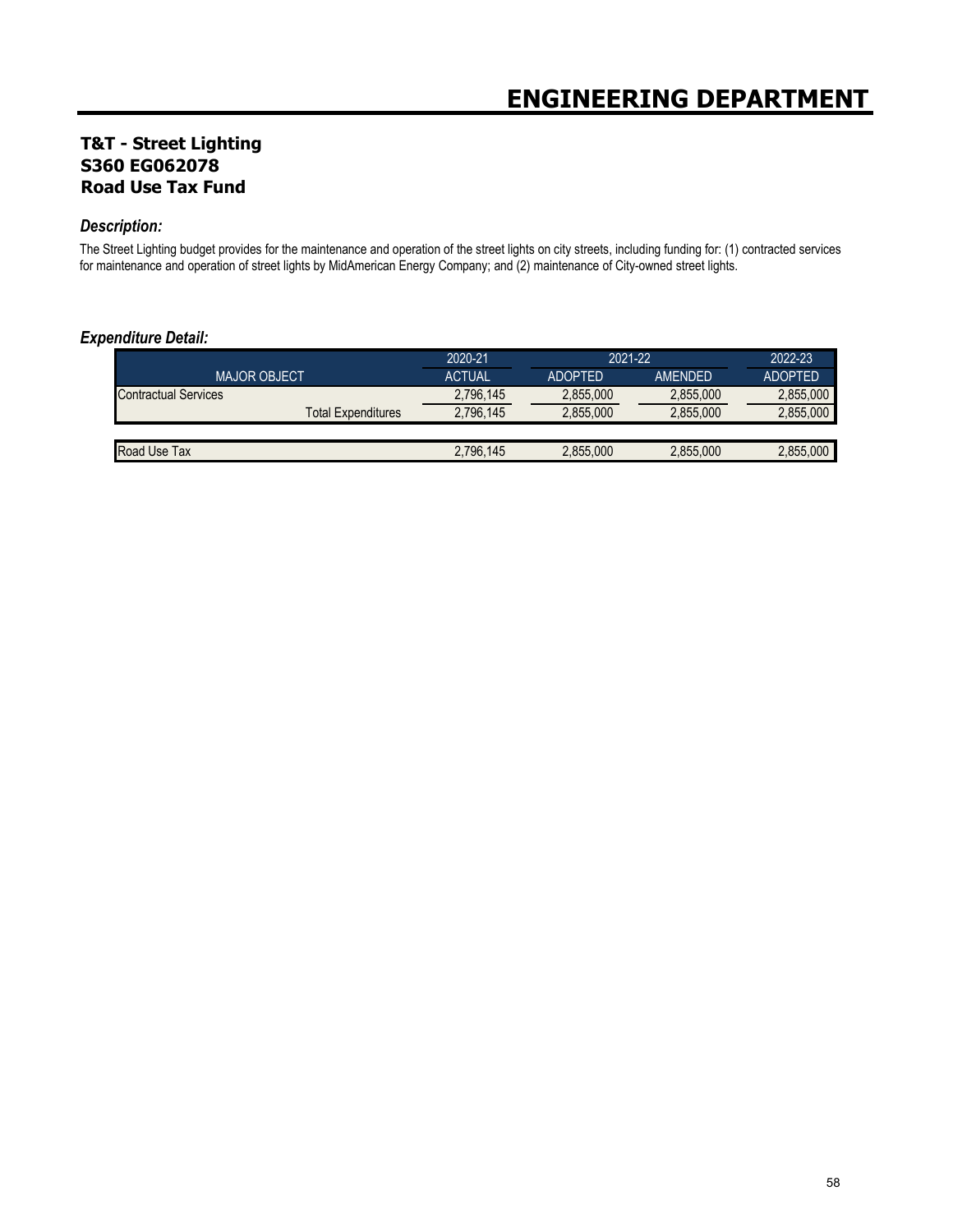### **T&T - Signal Installation and Maintenance S360 EG062079 Road Use Tax Fund**

#### *Description:*

The Signal Installation and Maintenance Section of the Traffic and Transportation Division provides installation, operation, and maintenance of City traffic signals.

#### *Revenue Detail:*

|                                       | 2020-21       | 2021-22        |         | 2022-23        |
|---------------------------------------|---------------|----------------|---------|----------------|
| <b>MAJOR OBJECT</b>                   | <b>ACTUAL</b> | <b>ADOPTED</b> | AMENDED | <b>ADOPTED</b> |
| <b>Charges for Services/User Fees</b> | 6.881         | 7.210          | 2,679   | 2,749          |
| Other                                 | 13.813        | 6.900          | 2.000   | 2,000          |
| Intergovernmental                     | 8,387         | $---$          | 16.250  | $---$          |
| <b>Total Revenues</b>                 | 29.082        | 14.110         | 20.929  | 4,749          |

#### *Expenditure Detail:*

|                                   | 2020-21       | 2021-22        |           | 2022-23        |
|-----------------------------------|---------------|----------------|-----------|----------------|
| <b>MAJOR OBJECT</b>               | <b>ACTUAL</b> | <b>ADOPTED</b> | AMENDED   | <b>ADOPTED</b> |
| <b>Personal Services</b>          | 889,075       | 955.252        | 937,573   | 977,983        |
| <b>Contractual Services</b>       | 232,301       | 237,200        | 235,025   | 241,095        |
| <b>Other Services and Charges</b> | (29, 846)     | 60,600         | 55.512    | 60,600         |
| Commodities                       | 55,886        | 65,257         | 64,754    | 64,754         |
| <b>Total Expenditures</b>         | 1.147.415     | 1.318.309      | 1.292.864 | 1,344,432      |
|                                   |               |                |           |                |
| Road Use Tax                      | 1,118,333     | 1,304,199      | 1,271,935 | 1,339,683      |

#### *Personnel Detail:*

| PERMANENT FULL-TIME POSITIONS              | 2020-21       | $2021 - 22$    |                | 2022-23           |
|--------------------------------------------|---------------|----------------|----------------|-------------------|
| <b>JOB CLASSIFICATION TITLE</b>            | <b>ACTUAL</b> | <b>ADOPTED</b> | <b>AMENDED</b> | <b>ADOPTED</b>    |
| Traffic Signal System Chief                | 1.00          | 1.00           | 1.00           | 1.00              |
| <b>Traffic Signal Technician</b>           | 6.00          | 6.00           | 6.00           | 6.00              |
| <b>Utility Locator</b>                     | 1.00          | 1.00           | 1.00           | 1.00 <sub>1</sub> |
| <b>Total Full-time Permanent Employees</b> | 8.00          | 8.00           | 8.00           | 8.00              |

The Personal Services budget in this division is approximately 98% of the total cost with the other 2% being direct charges to various Capital Improvement projects.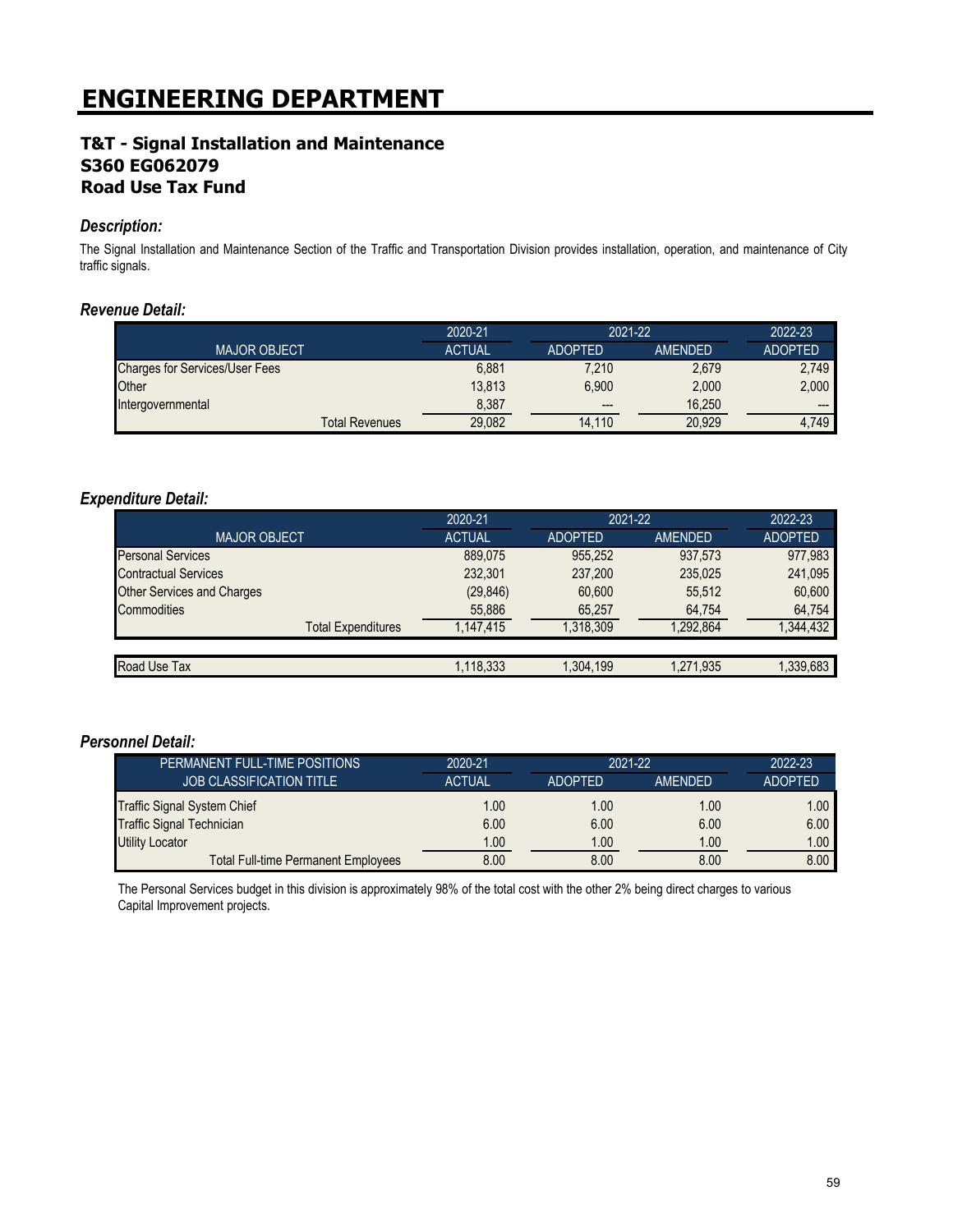## **T&T - Sign, Painting, Signal and Lighting S360 EG062080 Road Use Tax Fund**

#### *Description:*

The Sign, Painting, Signal and Lighting Division of the Traffic and Transportation Division provides: (1) installation and maintenance of traffic signs on City streets; (2) application and maintenance of pavement markings on City streets; (3) maintenance and operation of City-owned street lights; and (4) installation, operation, and maintenance of traffic signals and related traffic control devices and equipment.

#### *Revenue Detail:*

|                                       | 2020-21                        |                | 2021-22        |                |
|---------------------------------------|--------------------------------|----------------|----------------|----------------|
| <b>MAJOR OBJECT</b>                   | <b>ACTUAL</b>                  | <b>ADOPTED</b> | <b>AMENDED</b> | <b>ADOPTED</b> |
| <b>Charges for Services/User Fees</b> | 1,241                          | 5.150          | 9,833          | 10.093         |
| Other                                 | 1.174                          | 000            | ,500           | .500           |
|                                       | 2,415<br><b>Total Revenues</b> | 6,150          | 11,333         | 11,593         |

#### *Expenditure Detail:*

|                                   | 2020-21       | 2021-22        |                | 2022-23        |
|-----------------------------------|---------------|----------------|----------------|----------------|
| <b>MAJOR OBJECT</b>               | <b>ACTUAL</b> | <b>ADOPTED</b> | <b>AMENDED</b> | <b>ADOPTED</b> |
| <b>Personal Services</b>          | 871,489       | 926.141        | 929.598        | 967,437        |
| <b>Transfers to Other Funds</b>   | 86.700        |                | ---            |                |
| <b>Contractual Services</b>       | 91.067        | 124.757        | 136.304        | 142,115        |
| <b>Other Services and Charges</b> | 11,322        | 5.500          | 12.500         | 12.500         |
| Commodities                       | 188,220       | 194,617        | 194,827        | 709,827        |
| <b>Total Expenditures</b>         | 1.248.798     | 1.251.015      | 1,273,229      | 1,831,879      |
|                                   |               |                |                |                |
| Road Use Tax                      | 1,246,383     | 1.244.865      | 1,261,896      | 1,820,286      |

#### *Personnel Detail:*

| PERMANENT FULL-TIME POSITIONS              | 2020-21       | $2021 - 22$    |         | 2022-23           |
|--------------------------------------------|---------------|----------------|---------|-------------------|
| <b>JOB CLASSIFICATION TITLE</b>            | <b>ACTUAL</b> | <b>ADOPTED</b> | AMENDED | <b>ADOPTED</b>    |
| Traffic Control Supervisor                 | 1.00          | 1.00           | 1.00    | 1.00 <sub>1</sub> |
| <b>Traffic Maintenance Chief</b>           | 1.00          | 1.00           | 1.00    | 1.00              |
| Senior Traffic Device Maintenance Worker   | 2.00          | 2.00           | 2.00    | 2.00              |
| <b>Traffic Device Maintenance Worker</b>   | 4.00          | 4.00           | 4.00    | 4.00              |
| <b>Total Full-time Permanent Employees</b> | 8.00          | 8.00           | 8.00    | 8.00              |

The Personal Services budget in this division is approximately 96% of the total cost with the other 4% being direct charges to various Capital Improvement projects.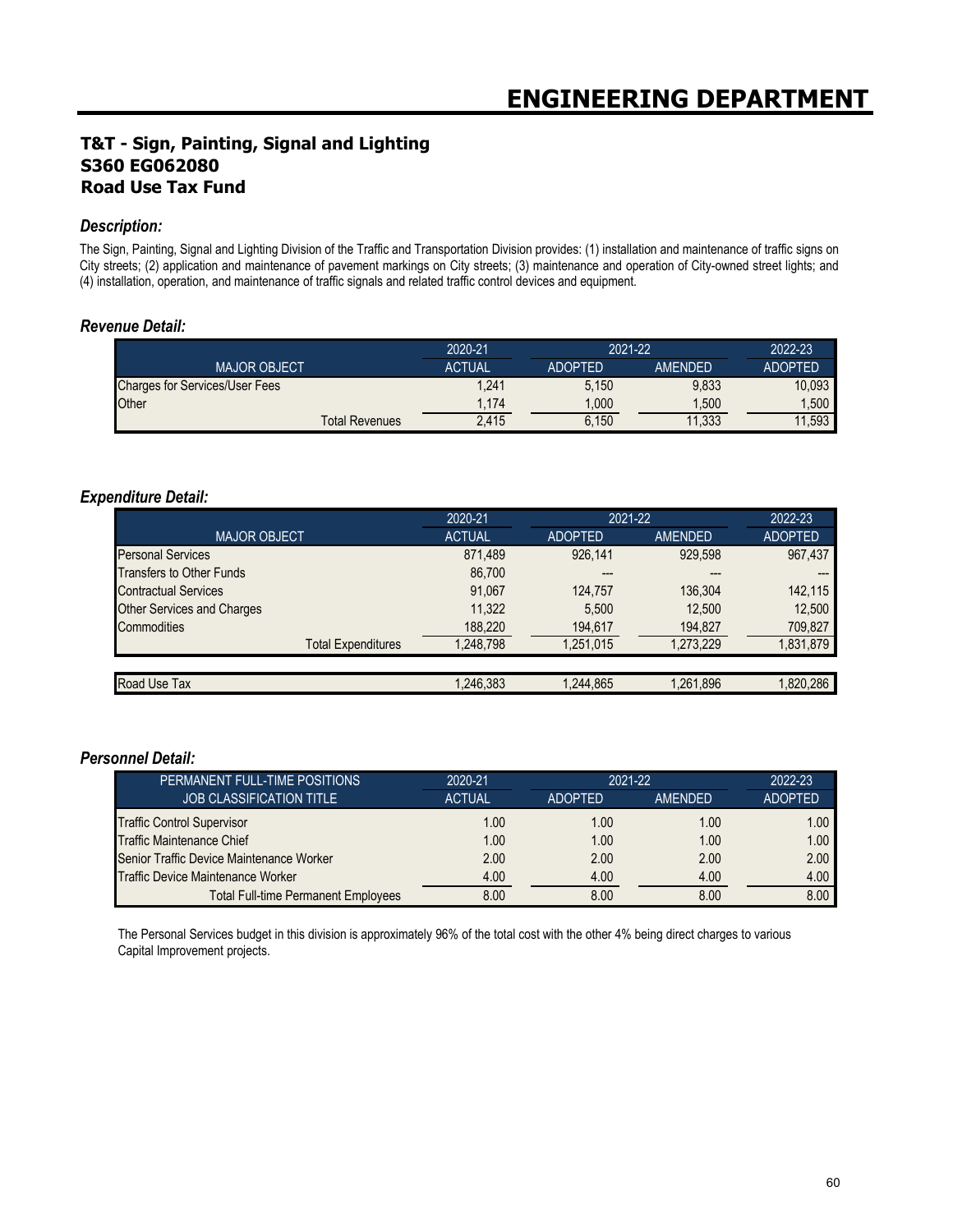## **T&T - Traffic Engineering S360 EG062084 Road Use Tax Fund**

#### *Description:*

The Traffic Engineering Section of the Traffic and Transportation Division provides: (1) traffic and transportation related engineering services for the City, including the planning, analysis, design, construction, operation and maintenance of the City's traffic facilities and equipment; (2) field investigations, traffic data collection and traffic studies in order to make recommendations to enhance safety for all transportation users; (3) review and enforcement of vision obstructions at intersections; (4) traffic engineering support to the Permit and Development Center, including reviewing traffic impacts of planned developments; and (5) review of street lighting plans.

#### *Revenue Detail:*

|                                       | 2020-21       | 2021-22        |         | 2022-23        |
|---------------------------------------|---------------|----------------|---------|----------------|
| <b>MAJOR OBJECT</b>                   | <b>ACTUAL</b> | <b>ADOPTED</b> | AMENDED | <b>ADOPTED</b> |
| <b>Licenses and Permits</b>           | 88.256        | 100,000        | 80.500  | 80.500         |
| <b>Charges for Services/User Fees</b> | 15.604        | 25.600         | 72.127  | 75.494         |
| Other                                 | 104.094       | 125,000        | 104.000 | 104.000        |
| <b>Total Revenues</b>                 | 207,953       | 250,600        | 256,627 | 259.994        |

#### *Expenditure Detail:*

|                             | 2020-21       | 2021-22        |         | 2022-23        |
|-----------------------------|---------------|----------------|---------|----------------|
| <b>MAJOR OBJECT</b>         | <b>ACTUAL</b> | <b>ADOPTED</b> | AMENDED | <b>ADOPTED</b> |
| <b>Personal Services</b>    | 784,593       | 746.665        | 804.698 | 984,658        |
| <b>Contractual Services</b> | 126,694       | 129,023        | 130,153 | 130,354        |
| Commodities                 | 8,021         | 13,281         | 12,348  | 12,348         |
| Capital Outlays             | 749           | 3,000          | 4,000   | 4,000          |
| <b>Total Expenditures</b>   | 920.057       | 891.969        | 951.199 | 1,131,360      |
|                             |               |                |         |                |
| Road Use Tax                | ---           | 641.369        | 694.572 | 871.366        |

#### *Personnel Detail:*

| PERMANENT FULL-TIME POSITIONS              | 2020-21       | 2021-22        |         | 2022-23        |
|--------------------------------------------|---------------|----------------|---------|----------------|
| <b>JOB CLASSIFICATION TITLE</b>            | <b>ACTUAL</b> | <b>ADOPTED</b> | AMENDED | <b>ADOPTED</b> |
| <b>Principal Traffic Engineer</b>          | 2.00          | 2.00           | 2.00    | 2.00           |
| Senior Engineering Technician              |               | 3.00           | 4.00    | 4.00           |
| <b>Engineering Technician</b>              | 3.00          | ---            | 1.00    | 1.00           |
| <b>Traffic Engineer</b>                    | 2.00          | 2.00           | 2.00    | 2.00           |
| <b>Total Full-time Permanent Employees</b> | 7.00          | 7.00           | 9.00    | 9.00           |

For FY2022 Amended, an additional Senior Engineering Technician was added for ROW management. An additional Engineering Technician was added for traffic system infrasctucture demands.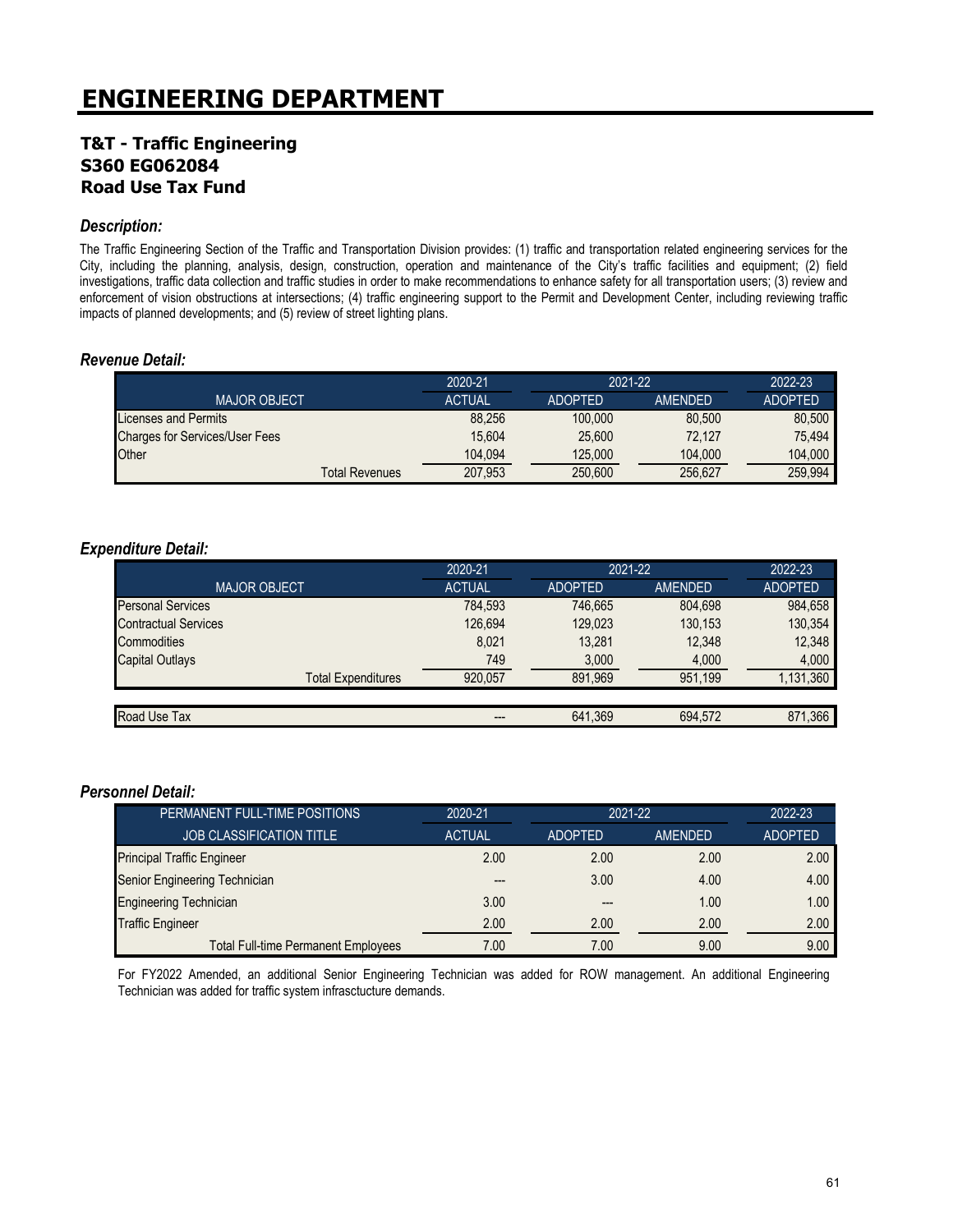## **Special Revenue and Other Funds**

|                              |                                              | 2020-21       | 2021-22        |         | 2022-23        |
|------------------------------|----------------------------------------------|---------------|----------------|---------|----------------|
| ORGANIZATION CODE            |                                              | <b>ACTUAL</b> | <b>ADOPTED</b> | AMENDED | <b>ADOPTED</b> |
| <b>Reserved General Fund</b> |                                              |               |                |         |                |
| H767 EG064090                | <b>General Property Management</b>           | 145,000       | 145,000        | 350,000 | 127,000        |
|                              | <b>Total Reserved General Funds</b>          | 145,000       | 145,000        | 350,000 | 127,000        |
| <b>Special Revenue Funds</b> |                                              |               |                |         |                |
| S715 EG064091                | Child Care Center Maintenance                | 17.174        | 22,700         | 22,800  | 22,800         |
| S854                         | <b>Storms Mitigation/Recovery</b>            | 1,329,222     |                | 49.130  | ---            |
| S860 ND410760                | Sherman Hill SSMID                           | 19,622        | 41,700         | 77,453  | 39,900         |
|                              | <b>Total Special Revenue Funds</b>           | 1,366,017     | 64,400         | 149,383 | 62,700         |
|                              | <b>Total Special Revenue and Other Funds</b> | 1,511,017     | 209,400        | 499,383 | 189,700        |